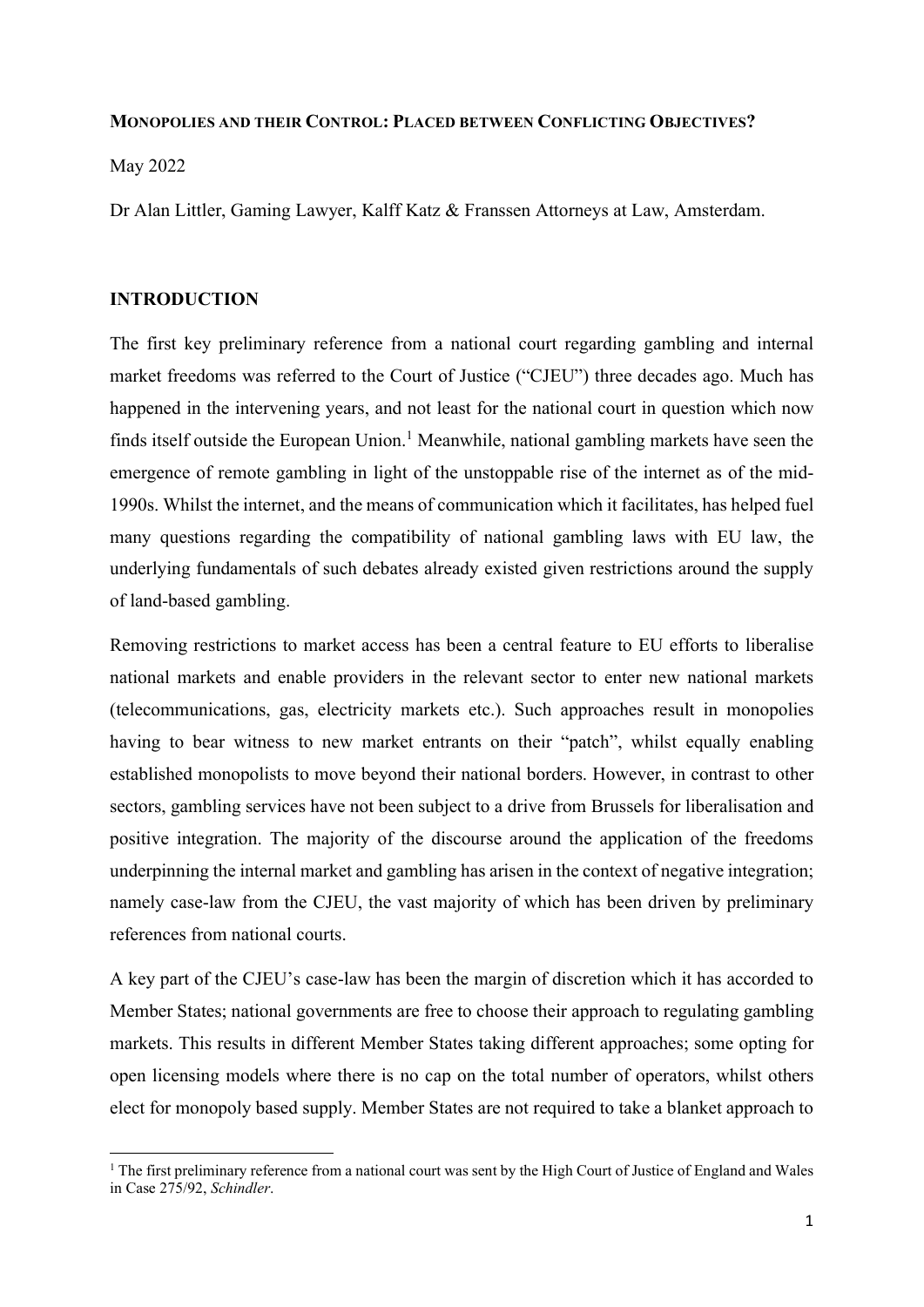the entire national gambling market; there is no obligation to subject remote gambling to the same approach as land-based gambling. Furthermore, different approaches can be taken within the land-based and remote sphere. This freedom to design the regulatory approach at the national (and also sub-national) level is not unfettered. Member States must play by the rules of European law, regardless of whether they seek to uphold an open licensing regime for remote sports-betting or a monopoly for the supply of land-based casinos.

Nevertheless, given the rise of remote gambling some Member States adopted the approach of making an unlimited number of remote gambling licences available, whilst setting high standards for those seeking to qualify for such a licence. This includes a number of Member States which have decided not to carry land-based monopolies over into the remote sphere<sup>2</sup>. Although a shrinking number, there are a few remaining Member States that swim against the tide and seek to maintain monopolies across both the land-based and remote spheres, with Finland and Norway being the most prominent examples in this regard. As already alluded to this does not entail that monopolies are not found elsewhere within the European Union; smaller segments of national gambling markets are usually supplied in this way, rather than a single approach being taken for the entire land-based or remote market.<sup>3</sup> In any event, the need to adhere to EU law applies regardless of the breadth of the monopoly held. The duty to abide by EU law, so as not to undermine the preferred regulatory approach, includes the manner in which a Member State grants access to the market, and where this relates to a monopolist, how the monopolist's behaviour on the market behind the protection afforded by its exclusive right.

This piece considers the restrictions which apply to the latter situation; how EU law delimits the ability of Member States to grant monopolies and maintain existing ones; in some instances monopolies which predate the development of EU law on this front. In doing so it will consider the constraints which EU law places upon the granting of a monopolistic position, before proceeding to address those which EU law places upon the behaviour of the monopolist. Essentially, the monopolist should not, and not be allowed to, act in a manner contrary to the reasons upon which its very existence is founded.

<sup>&</sup>lt;sup>2</sup> For example, in France the monopoly which FDJ enjoys on land-based sports-betting was not carried over into the remote sphere.

<sup>&</sup>lt;sup>3</sup> In the Netherlands, for example, Holland Casino holds a monopoly on land-based casino gaming whilst also holding a separate licence for offering remote gambling, under which it offers a broader range of products than it would be permitted to do on the basis of its land-based licence.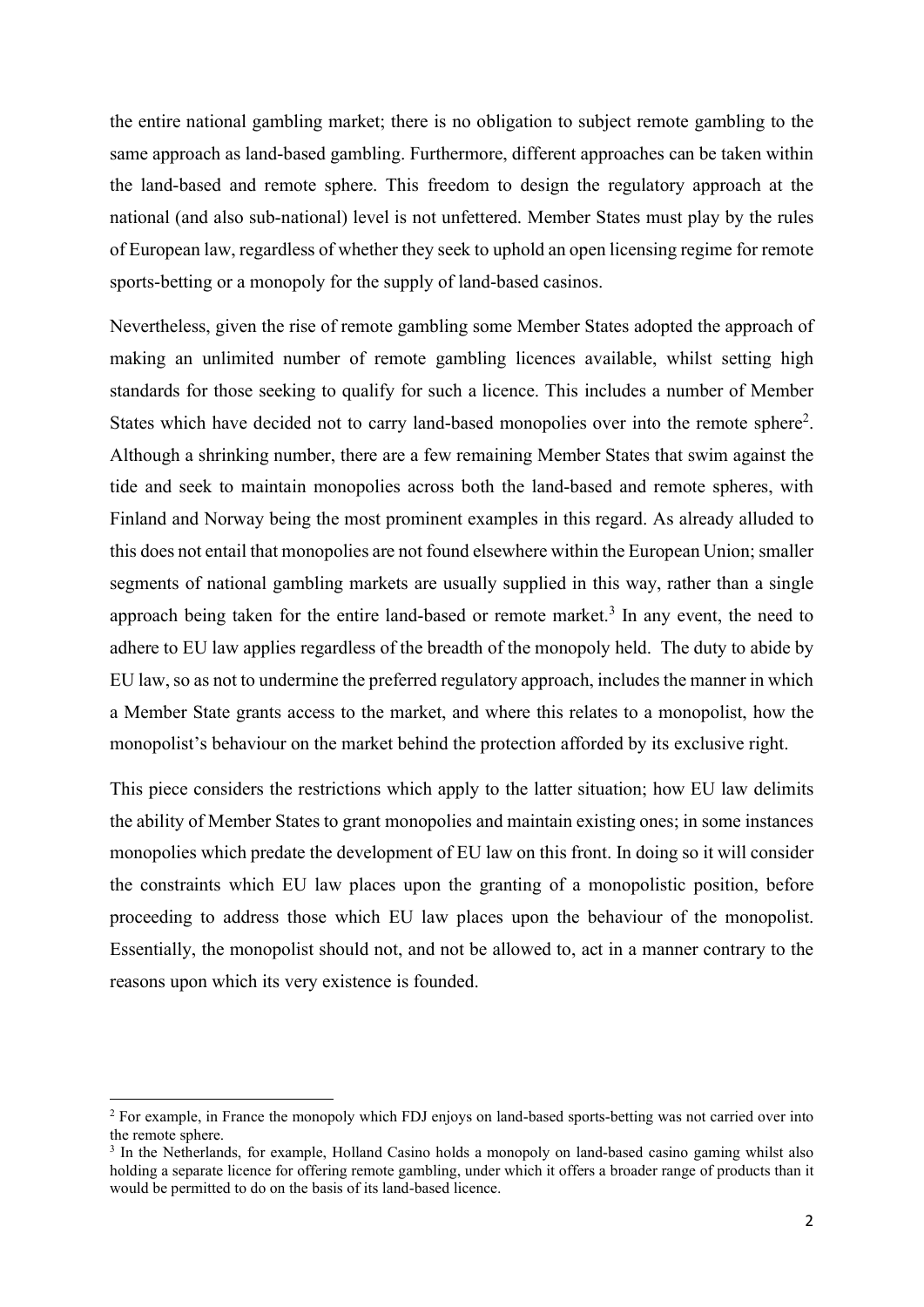#### NO ACCESS GRANTED?: MAINTAINING A MONOPOLY

With Member States free to choose the regulatory approach to their gambling market, including sub-divisions thereof,<sup>4</sup> it comes as little surprise that consideration has been given to how a monopolistic position (exclusive right) is awarded. The key CJEU decision in this regard is Sporting Exchange, following a preliminary reference from the Netherlands' Council of State in May 2008. The preliminary reference was sparked by the lack of an open licence award process for the single sports-betting licence and the single horserace betting licence, i.e. two separate monopoly positions.

In short, the lack of a transparent licence award process for awarding these two licences was challenged before the national courts in the Netherlands. The licence was "semi-permanent"; typically have a duration of five years whilst being continually renewed to the same entity without any process whereby other potential applicants could compete. Both licences were held by private operators. Having considered how the obligation of transparency, as a "specific expression of the principle of equal treatment" in the context of the freedom to provide services applies to the award of public contracts and concessions,<sup>5</sup> Advocate General Bot addressed the matter of how this obligation should extend to the award of an exclusive right for the offering of gambling services. The Advocate General qualified the obligation of transparency as a "mandatory prior condition" which Member States must satisfy in order to award private operators the exclusive right to carry out an economic activity.<sup>6</sup> Neither the fact that an exclusive position was awarded on the basis of an administrative procedure, nor the nature of gambling services themselves, would relieve the competent national authorities of the duty to uphold this obligation.<sup>7</sup> Advocate General Bot's stance was that the Netherlands authorities would be obliged to open an adequate call for tenders unless "they are able to show that their control over the successful entity is similar to that which they have over their own departments and that that entity carries out most of its activities with those authorities".<sup>8</sup>

<sup>4</sup> Subject to requirements flowing from the notion of horizontal consistency.

<sup>&</sup>lt;sup>55</sup> The obligation of transparency is key to ensuring that competition for the market can take place, and has been developed in the context of public procurement, in relation to concessions which were not subject to requirements flowing from applicable Directives. This obligation does not require that a tender is launched, but requires the "concession-granting authority to ensure, for the benefit of any potential concessionaire, a degree of advertising sufficient to enable the service concession to opened up to competition and the impartiality of the procurement procedures to be reviewed", see, for example, Case C-324/07, Coditel Brabant, para. 25.

<sup>&</sup>lt;sup>6</sup> Case C-203/08, Sporting Exchange, Opinion of Advocate General Bot of 17 December 2009, para. 154.

<sup>&</sup>lt;sup>7</sup> Case C-203/08, Sporting Exchange, Opinion of Advocate General Bot of 17 December 2009, paras. 156-7.

<sup>&</sup>lt;sup>8</sup> Case C-203/08, Sporting Exchange, Opinion of Advocate General Bot of 17 December 2009, para. 171.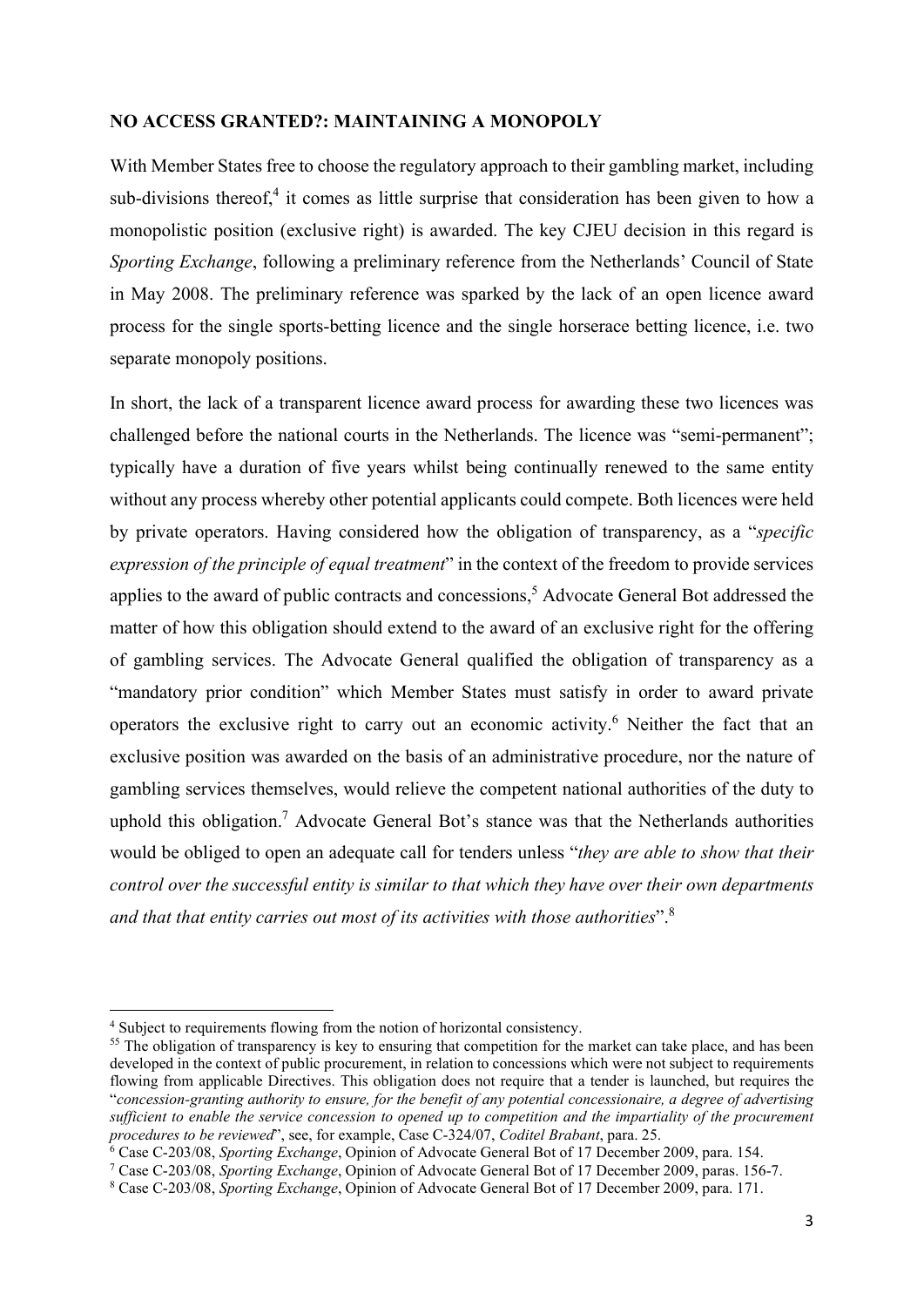Such a line of reasoning reflects that taken by the CJEU in public procurement case-law, starting with *Teckal*, in terms of when Member States are not obliged to open public tenders for the award of contracts. Indeed, Advocate General Bot explicitly drew this parallel, when noting that the obligation of transparency does not apply "if the public authority which is the contracting authority exercises over the contracting entity a control similar to that which it exercises over its own departments and, at the same time, if that entity carries out most of its activity with the public authority or authorities which control it".<sup>9</sup> It is notable that whilst the CJEU reaches the same conclusion as the Advocate General, no reference is made to Teckal, and the line of reasoning which subsequently developed. The "what ifs" surrounding this parallel are returned to below.

Having noted what the obligation of transparency in the award of service concession contracts entails, the CJEU considered in *Sporting Exchange* that merely because the single licence "is not the same as a service concession contract" does not relieve the national authorities concerned of their obligations under Article 56 TFEU, and the in particular the principle of equal treatment and the obligation of transparency which flows from the freedom to provide services.<sup>10</sup> Whilst recognising that the margin of discretion which Member States enjoy the CJEU held that an exclusive licensing system "cannot render legitimate discretionary conduct on the part of the national authorities which is liable to negate the effectiveness of provisions of European Union law, in particular those relating to a fundamental freedom such as the freedom to provide services".<sup>11</sup> Here, the CJEU avoids getting caught up in the intricacies of the type of licence or authorisation via which market access is granted.

Accordingly, the obligation of transparency must be upheld, unless the single licence is granted or renewed to a public operator "whose management is subject to direct State supervision or a private operator whose activities are subject to strict control by the public authorities".<sup>12</sup> However, the CJEU did not expand upon which the defining characteristics of what constitutes a public or private operator, and neither did it further address the nature of the control which would relieve the Member State of the need to run a transparent licensing process. This would be a matter for the national courts to fathom out, as considered below in relation to the Netherlands.

<sup>&</sup>lt;sup>9</sup> Case C-203/08, Sporting Exchange, Opinion of Advocate General Bot of 17 December 2009, para. 145.

<sup>10</sup> Case C-203/08, Sporting Exchange, para. 46.

 $11$  Case C-203/08, Sporting Exchange, para. 49.

<sup>&</sup>lt;sup>12</sup> Case C-203/08, Sporting Exchange, para. 59.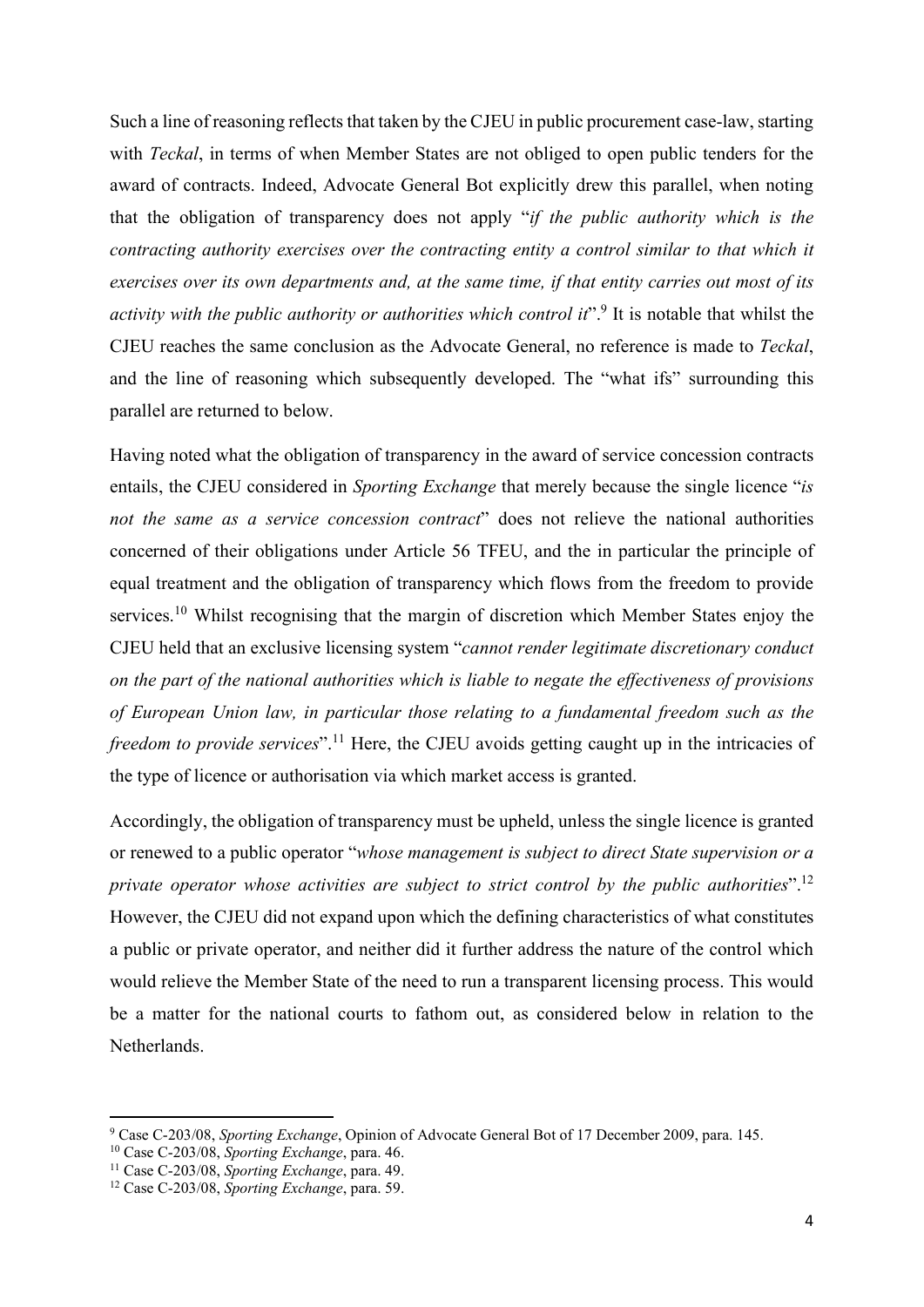In this operative part of its decision the CJEU referenced two previous decisions where the nature of the operating party, each of which benefitted from a measure restricting the ability of other entities to enter the respective national market, was considered. Turning to these cases is valuable in order to decipher the notions of strict and direct State control. These cases concern the slot machine monopoly enjoyed by the "RAY" in Finland  $(L\ddot{a}\ddot{a}r\ddot{a})^{13}$  and Santa Casa da Misericórdia de Lisboa in Portugal (*Liga Portuguesa*).<sup>14</sup> In essence the CJEU suggested that the regulatory regime to which both were subject would demonstrate governance which corresponds to that which would justifiably negate the need to uphold the obligation of transparency. Not long after the CJEU's Sporting Exchange decision the governance of another monopolist gambling supplier was considered, in Zeturf.<sup>15</sup> This will also be addressed below.

In Läärä the Finnish monopoly for slot machine gaming, held at that time by Rayautomaattiyhdistys (the Association for the Management of Slot Machines, referred to as "RAY") came under scrutiny, in the context of criminal proceedings against Mr Läärä for the operation of slot machines without the requisite licence. RAY was considered to be a licensed public body.<sup>16</sup> As such, in the parlance of *Sporting Exchange*, this would be an entity which would have to be subject to an adequate degree of direct state supervision to relieve the Finnish authorities from needing to uphold the obligation of transparency. However, that was not the material issue in this case, as the focus was whether the monopoly itself was tenable under EU law. Insight into the actual governance of RAY can only be gathered from Advocate General La Pergola's Opinion, whereby it was noted that: $17$ 

- RAY has a fourteen member Board of Directors, seven of which (including the Chairman and First Vice-Chairman) are elected by the Council of State, with three ministries each having one representative on the board.<sup>18</sup>
- RAY was subject to "adequate supervisory measures" by a 1996 five-year licence for the operation of the single casino in Helsinki; no details on these measures are forthcoming in the Opinion.
- Various contractual conditions governed the relationship between RAY and the outlets in which their machines were to be found, including that, which from today's

<sup>13</sup> Case C-124/97, Läära.

<sup>&</sup>lt;sup>14</sup> Case C-42/07, Liga Portuguesa.

<sup>15</sup> Case C-212/08, Zeturf Ltd.

<sup>16</sup> Case C-124/97, Läära, paras. 21 and 40.

<sup>&</sup>lt;sup>17</sup> Case C-124/97, Läära, Opinion of Advocate General La Pergola, 4 March 1999.

<sup>&</sup>lt;sup>18</sup> Those of Social Affairs and Health, of Internal Affairs and of Finance.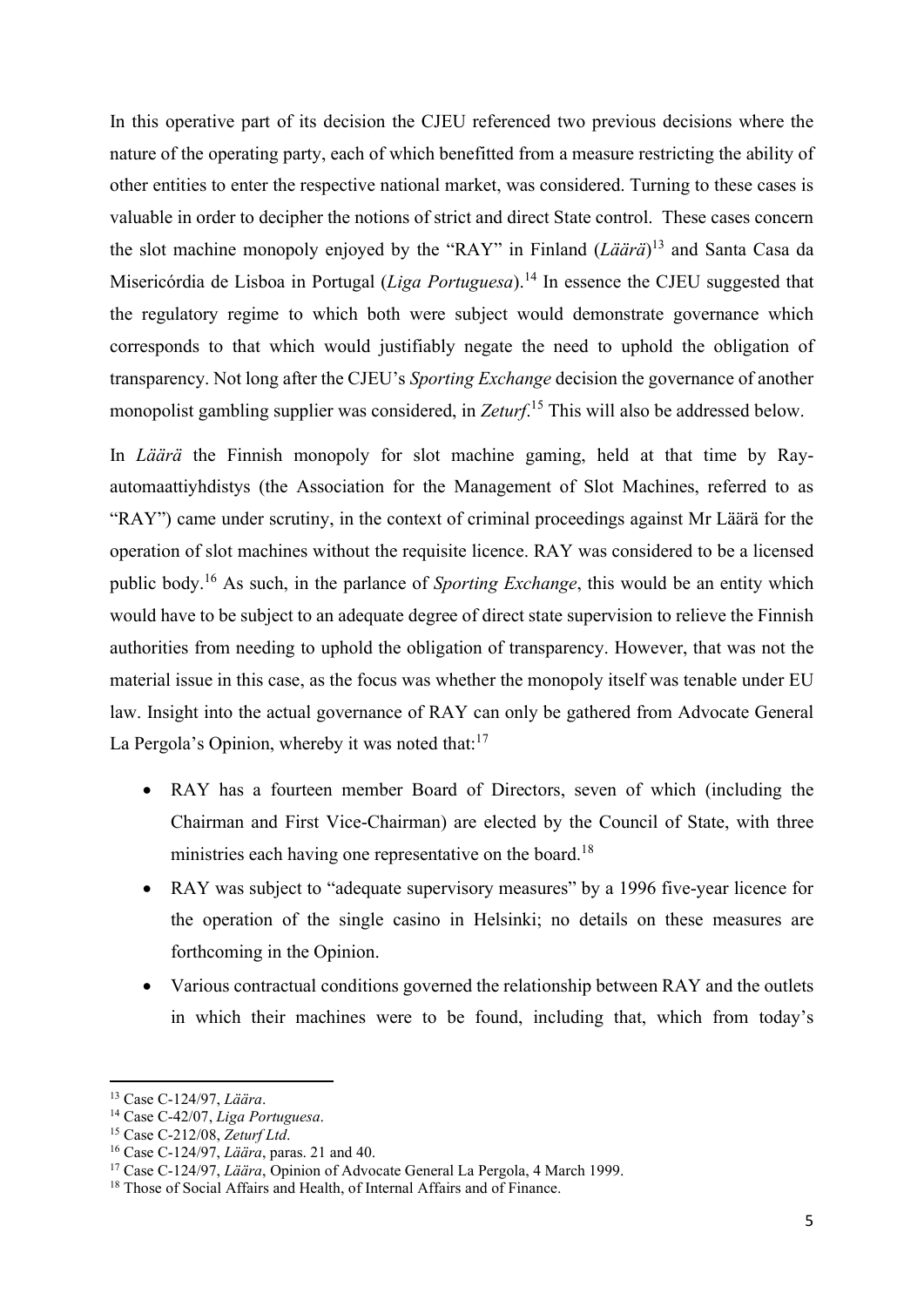perspective is quite remarkable, requiring the outlet to ensure that the machines were not used by individuals younger than 15 years of age unless accompanied by an adult(!).<sup>19</sup> The Ministry of Internal Affairs is described as being responsible for ensuring compliance with these requirements, as well as setting the maximum stakes.

At the material time of this case, RAY was one of three monopolists in Finland. These have since been merged into a single all-encompassing monopolist, Veikkaus. Prior to this date, alongside RAY, Fintoto enjoyed a monopoly for horserace betting and Veikkaus for lotteries.<sup>20</sup>

Jumping, in a geographical sense, to the other side of the EU, attention to the governance of the Portuguese monopolist for offering lotteries, lotto games and sports-betting was addressed in Liga Portuguesa. Again, this case was concerned with a monopoly based market rather than access to that exclusive position, and in this context the CJEU noted that it was "subject to strict *control*".<sup>21</sup> Presumably the CJEU was not thinking along the lines which would subsequently be drawn in Sporting Exchange given that Santa Casa is described as being a "legal person in the public administrative interest". The relationship between Santa Casa and the Portuguese state appears to be a particularly close and intertwined one. Not only were Santa Casa's statutes embodied in law, the involvement of the state is clear:

- Santa Casa's director is appointed by the Prime Minister.
- Members of Santa Casa's board of management are appointed by Government decree.
- Revenues generated by Santa Casa are allocated between Santa Casa and other public interest institutions or institutions involved in social projects.
- Santa Casa's games of chance are provided by its Gaming Department, whereby:
	- o The director of the Gaming Department, and two deputies, are appointed by the Minister for Employment and Solidarity and the Minister for Health.
		- The majority of the Gaming Department's committee members which are in charge of games, draws and complaints are representatives of the General Tax Inspectorate and the District Government in Lisbon.

 $19$  This has since been increased to 18 years of age for all forms of gambling in Finland. Increasing the minimum age has been attributed to a drive, as of 2007, to address various aspects of the Finnish gambling market including tackling problem gambling but also maintaining the monopoly system against the pressures imposed by scrutiny under EU law. See Littler, A. & Järvinen-Tassopoulos, J., "Online Gambling, Regulation, and Risks: A Comparison of Gambling Policies in Finland and the Netherlands", Journal of Law and Social Policy 30 (2018): 100-126, at p. 103-4.

<sup>20</sup> See Littler, A. & Järvinen-Tassopoulos, J., "Online Gambling, Regulation, and Risks: A Comparison of Gambling Policies in Finland and the Netherlands", Journal of Law and Social Policy 30 (2018): 100-126.

 $21$  Case C-42/07, Liga Portuguesa, para. 67.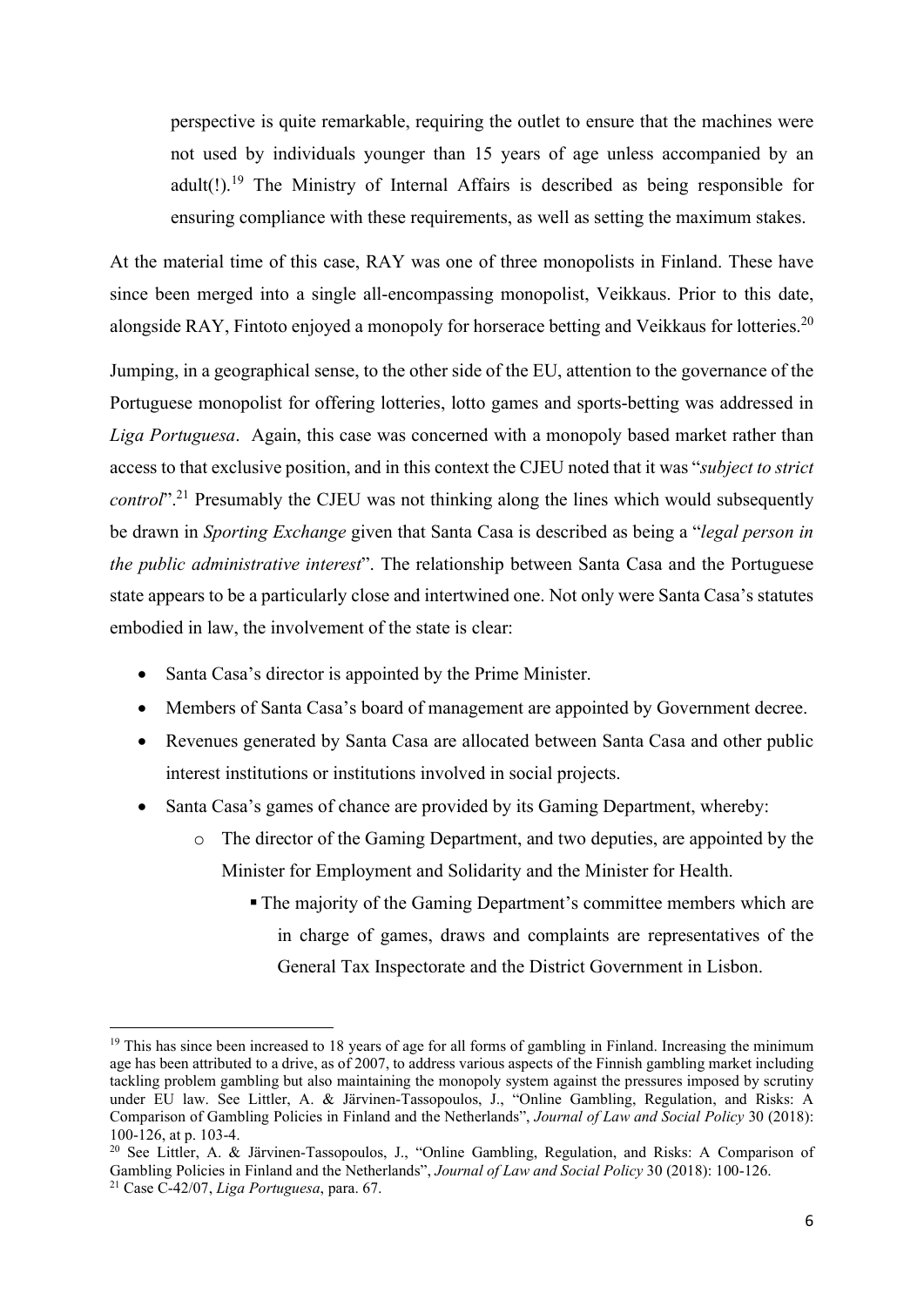- Specifically in terms of the complaints committee, the chairman is a judge appointed by the Minister for Justice and enjoys the casting vote on matters. Two committee members are appointed by the chief tax inspector and the chief administrative officer of the District of Lisbon, whilst the third member is appointed by the director of Santa Casa.
- o Furthermore, the Gaming Department enjoys powers commensurate with those of an administrative authority, in that it can open, institute and prosecute offences surrounding the illegal operation of games of chance. It can, in this regard, exercise administrative powers to impose fines.

This demonstrates a remarkable degree of interconnectedness between the Portuguese state and Santa Casa, but one which nonetheless must withstand scrutiny under EU law. It should be noted that in terms of remote gambling Santa Casa does not enjoy a monopoly with regards to remote betting and casino games; at the time of writing it is one of 15 entities holding a licence from the Comissão de Jogos.<sup>22</sup>

The decision in Zeturf arose from a challenge against France's continued conferral of a monopoly for the management of off-course horserace betting to the Groupement d'Intérêt Économique Pari Mutuel Urbain ("PMU"). Pointing towards the prevailing situations in Läärä and Liga Portuguesa the CJEU noted that, albeit subject to confirmation by the referring national court in question, the system of betting was subject to a degree control analogous to those two cases. "[P]articularly strict State control over the organisation of betting on horseracing" would thus ensure, and France would be considered to exercise "direct control over the functioning of the exclusive operator" as well as the "organisation of the events on which the bets are placed, the types of bet authorised and their channels of distribution, including the proportion of the winnings to the stakes and the conduct and supervision of the *regulated activities*".<sup>23</sup> The CJEU indicated that relevant considerations pointing towards any finding of strict control related to the:

- Composition of the PMU's board of directors:
	- o The board contained ten members, with the CEO and deputy CEO being approved by the two competent ministries (Ministry for Agriculture and the Ministry for the Budget)

<sup>&</sup>lt;sup>22</sup> https://www.srij.turismodeportugal.pt/en/online-gambling/licensed-entities/.

<sup>&</sup>lt;sup>23</sup> Case C-212/08, Zeturf Ltd., para. 56.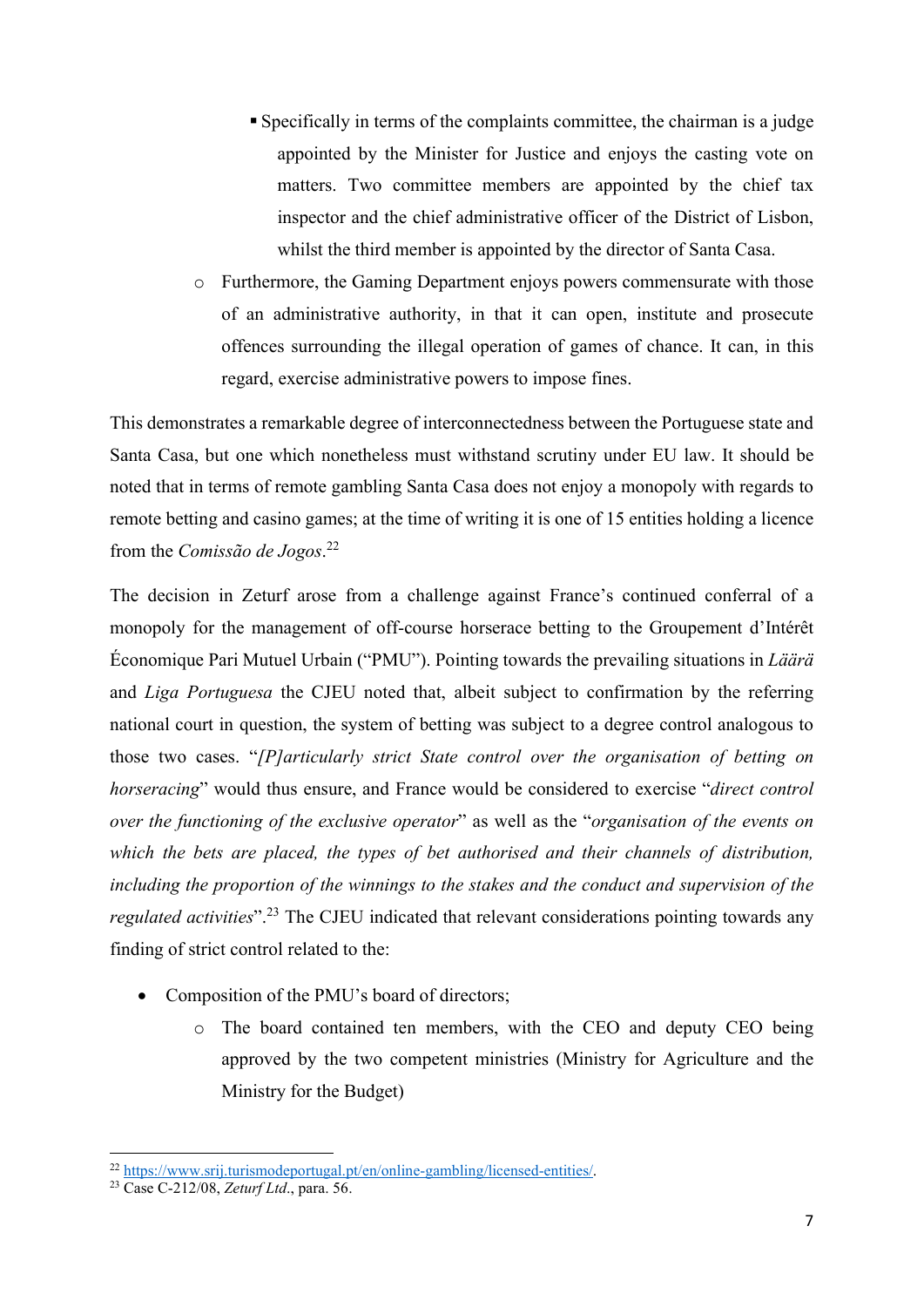- o Four members were representatives of the PMU's member undertakings.
- o Whilst another four were representatives of the State, with each ministry appointing to members.
- o During deliberations each board member had one vote, whilst the CEO carried the casting vote where matters were tied.
- o Further government representatives would attend board meetings without any voting role.
- Control and supervision of horseracing and totalisator betting by the two competent ministries;
	- o Inspection and supervision of horseraces and totalisator betting were carried out by officials within a department of the Ministry for Agriculture and by officials of the relevant policy service of the Ministry for the Interior and by senior Treasure officials. Such officials would have access to all documents and evidence, as well as locations and premises before, during and after races.
- Detailed rules and types of bets offered by PMU;
	- o Both the rules and types of bet would be approved by the two ministers, following a proposal from the PMU, approval being conditional upon an opinion from the Minister for the Interior.

As noted above, whilst both Advocate General Bot and the Court reached the same conclusion in Sporting Exchange, the Court did not refer to the line of reasoning it had developed from Teckal onwards, under which public authorities are not obliged to respect the obligation of transparency when awarding contracts "in-house". This is often referred to as the "quasi inhouse exception", whereby a decision to carry out an activity in-house does not conflict with public procurement requirements, and thus also not with the fundamental freedoms underpinning the internal market. Nevertheless, this is avenue of case-law is valuable in understanding when a Member State need not uphold the obligation of transparency when granting access to a monopoly position in a gambling market, or renews that position.

The CJEU held that a local authority need not satisfy the requirements of the (then) applicable public procurement directive, when awarding a contract to a legally distinct person, where "the local authority exercises over the person concerned a control which is similar to that which it exercises over its own departments and, at the same time, that person carries out the essential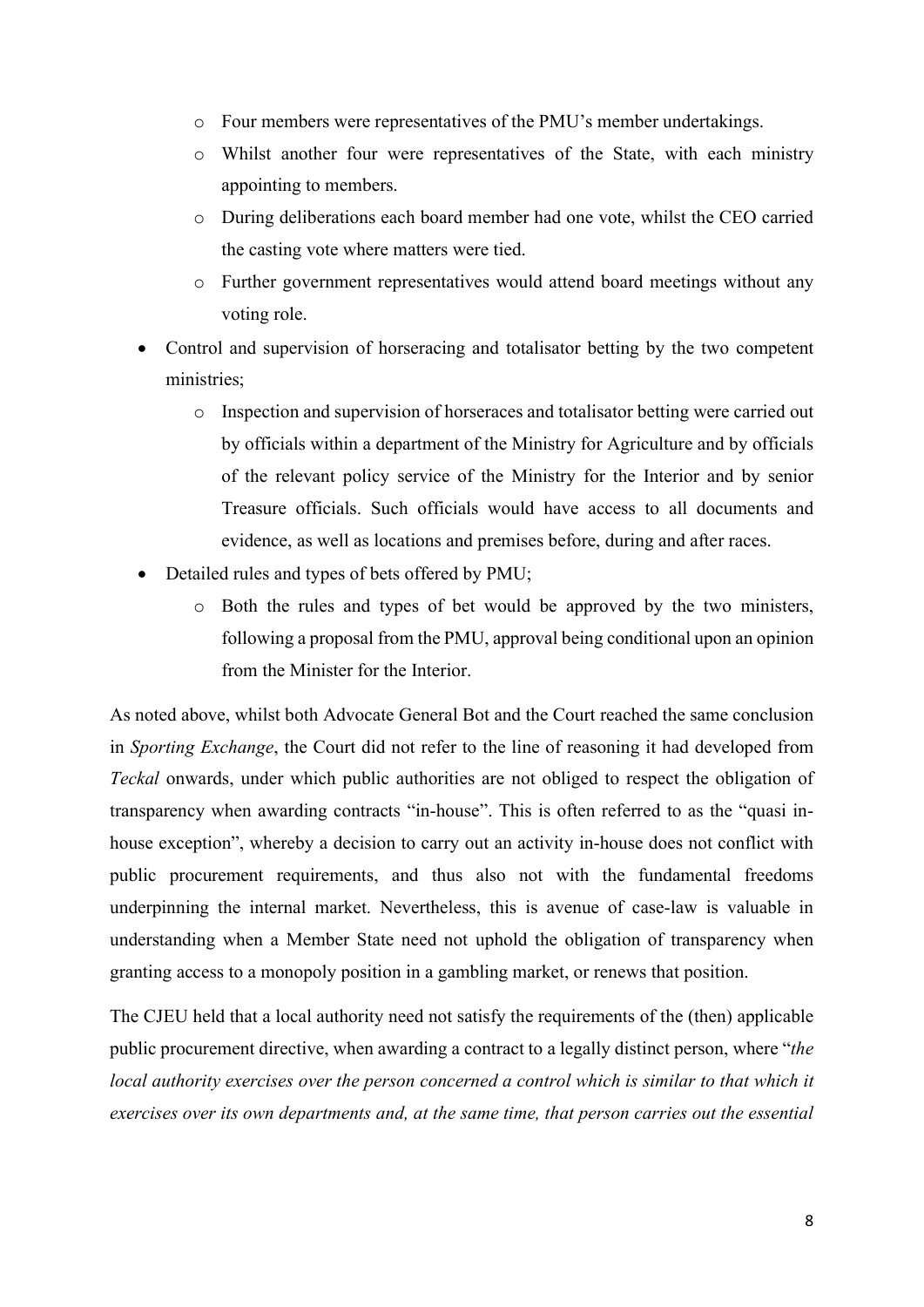part of its activities with the controlling local authority or authorities".<sup>24</sup> The Teckal line of reasoning thus applies where the entity which was awarded the contract in question is a distinct legal entity from the entity contracting authority, but where the authority exercises control over the entity as if it were internal to the contracting authority and the entity were to perform the essential part of what it does on behalf of that authority. This is also indicative of a very close degree of integration between the authority awarding the contract and the entity receiving it.

Yet, how close is close? In the case of Stadt Halle the CJEU determined that the absence of a call for tenders would distort the principle of equal treatment where "any private capital" investment" was held in the entity which otherwise enjoyed a close relationship with the awarding authority.<sup>25</sup> In this particular instance a public service contract had been awarded to an entity in which 24.9% of the shares were held by a private limited liability company. Notably, the CJEU did not seek to draw a threshold below which private investments would be acceptable because "the participation, even as a minority, of a private undertaking in the capital of a company in which the contracting authority in question is also a participant excludes in any event the possibility of that contracting authority exercising over that company a control similar to that which it exercises over its own departments".  $26$ 

Quite evidently therefore the involvement of any private capital will dilute the necessary degree of control required to negate the need to uphold the obligation of transparency. Moreover, attention must also be given to the actual activities of the entity receiving a contract in the absence of the obligation of transparency being upheld. In *Parking Brixen*, the CJEU addressed the nature of the contracting authority's degree of influence over the concession holder. So as to justify the lack of a tender procedure, the CJEU held that the authority must exercise " $a$ power of decisive influence over both strategic objectives and significant decisions".<sup>27</sup> Despite a governance structure, in Parking Brixen, whereby the local authority in question was engaged in the governance of the entity to which it had awarded the contested concession, the recipient thereof had become "market orientated" whereby the local authority's control of it was rendered "*tenuous*"<sup>28</sup> Not only had the entity recently been converted from a special public undertaking to a company limited by shares, and was opened to other capital, it also undertook projects in new fields of work, but also geographically beyond the local authority area in that

 $24$  Case C-107/98, Teckal, para.

<sup>25</sup> Case C-26/03, Stadt Halle, paras. 50 & 51.

<sup>26</sup> Case C-26/03, Stadt Halle, para. 49.

 $27$  Case C-26/03, Stadt Halle, para. 65.

<sup>28</sup> Case C-26/03, Stadt Halle, para. 66.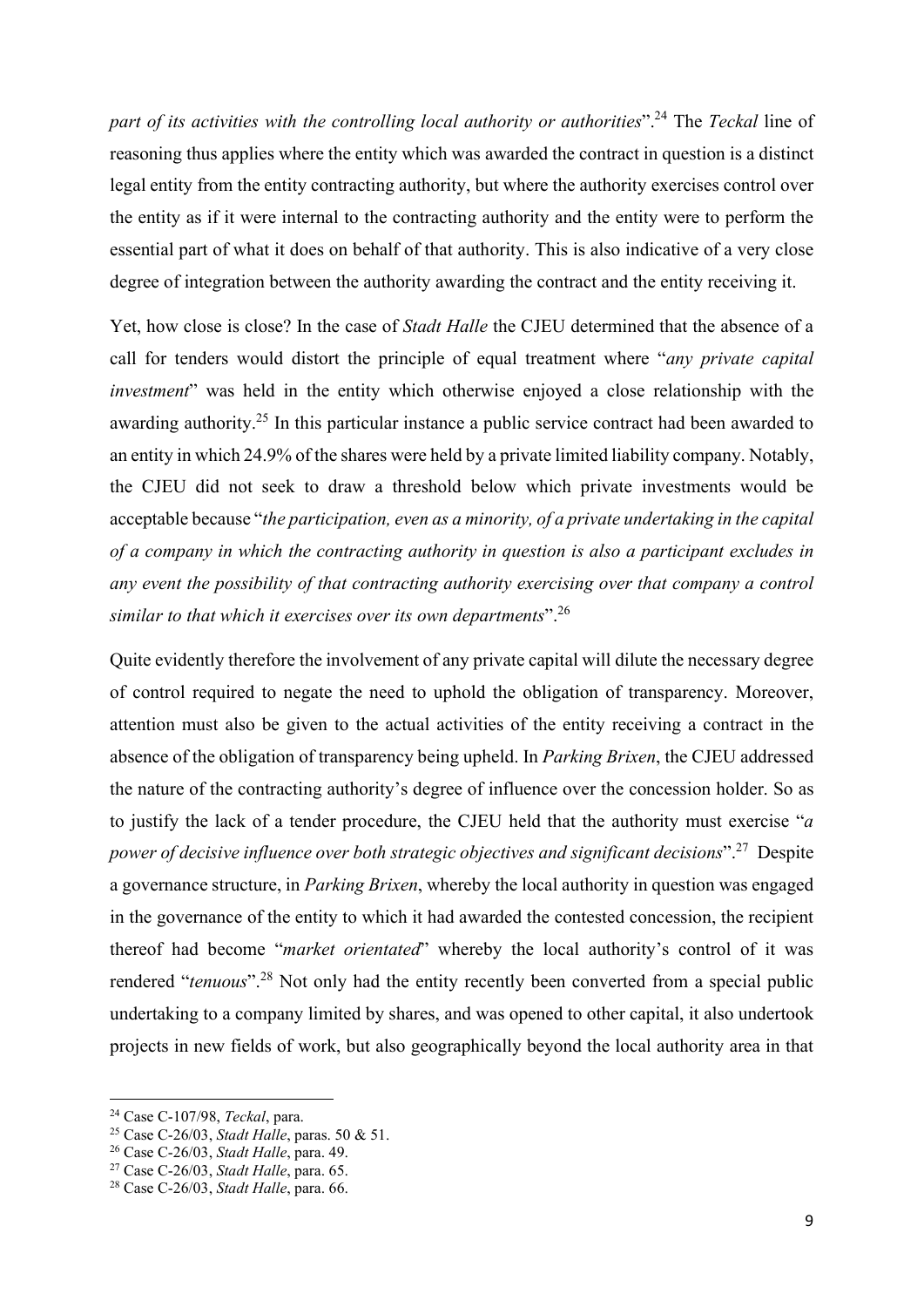Member State and internationally, and the local authority lacked actual management control in practice.<sup>29</sup>

All told, this demonstrates, in the same vein as the following section, that where a body seeks to benefit from a restriction of the freedom to provide services (the negation of the obligation of transparency through not running a public tender procedure or other degree of transparency and, separately, offering gambling services behind the protection from market forces which a monopoly provides) the applicable legal and regulatory regime must be such that the Member State (whether a local or national authority) has a regulatory architecture in place which can deliver the necessary controls. It would appear that in *Parking Brixen* the entity in question had outgrown its relationship with the public authority in question. Drawing parallels with gambling discourse, some may consider that holders of gambling monopolies "outgrow" the objectives and regulatory system which supports their existence.

Indeed, the consequences are clear when further translating these considerations to the domain of gambling monopolies. The involvement of any private capital would arguably render a monopolist as no longer being sufficiently public so as to be a public operator subject to direct State supervision. Furthermore, along the same line of reasoning, should the authority which awards the licence not be able to exercise decisive influence over the monopolist's strategic objectives, and significant decisions, then the degree of control would be too weak. Whereas the CJEU took a rather dry look at the governance structures of the relevant entities enjoying a monopoly position in Läärä, Liga Portuguesa and Zeturf, consideration of the parallel discourse in public procurement case-law indicates that attention should also be directed to how a monopolist behaves on the market; thereby encapsulating whether the public authorities in question can, and do, exercise control. On this basis simply considering the governance structures as described on paper, without reviewing their real application in practice, would not suffice. Indeed, it would seem rather flawed if a restrictive measure, and particularly one as restrictive as a monopoly, could be upheld by the dead letter of the law whilst actual practice were to point in the opposite direction.

In contrast to cases regarding the compatibility of a restrictive measure itself, such as the very existence of a monopoly, the matter of who needs to demonstrate that the monopolist is subject to suitably strict governance has not been explicitly addressed in the CJEU's case-law. In the context of establishing whether a particular restrictive measure can be objectively justified, the

 $29$  Case C-26/03, Stadt Halle, para. 67.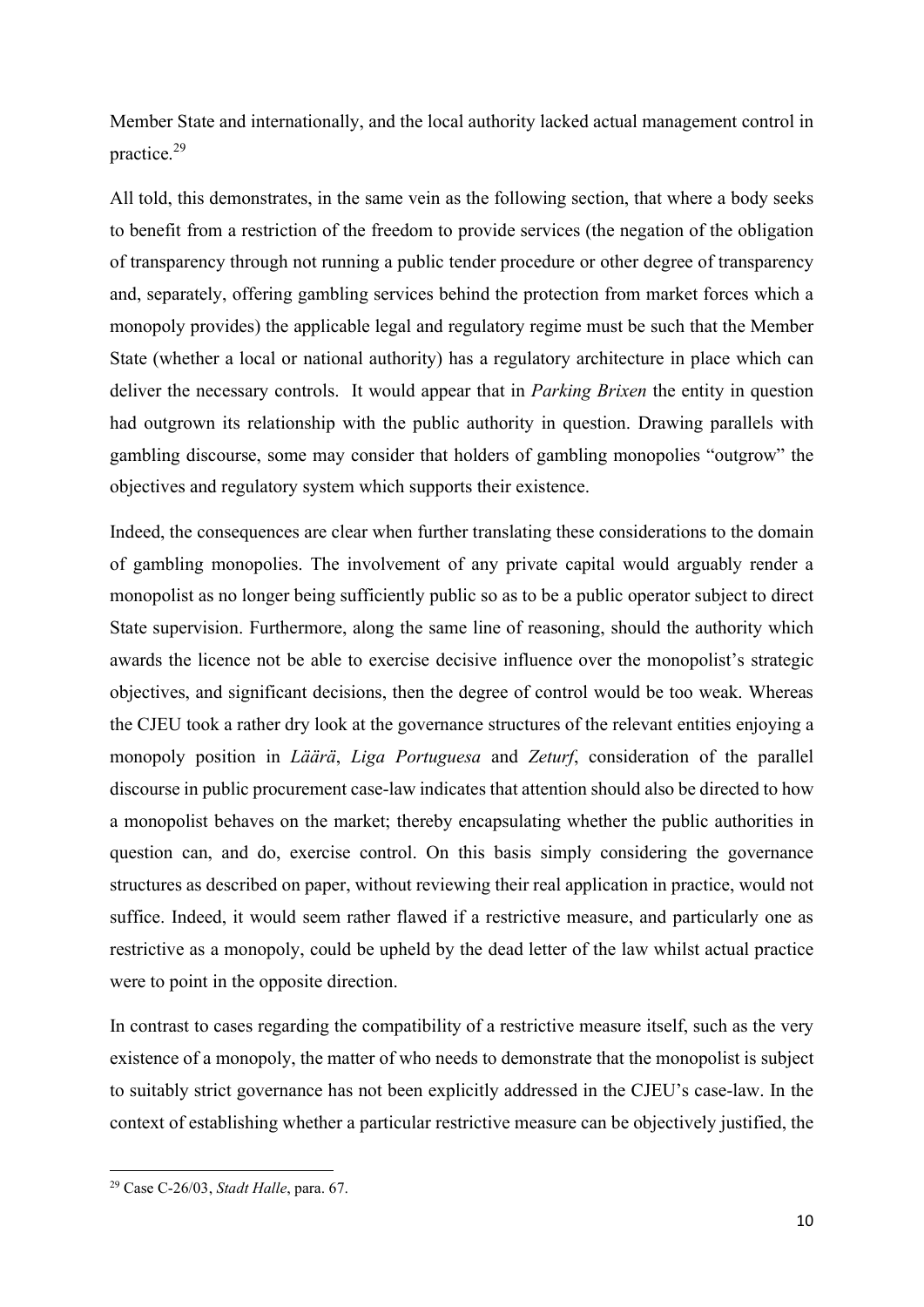CJEU has established that the Member State needs to provide the court (at the national level) with evidence so as to enable the court to establish that the measure is proportionate. However, the CJEU clarified in Stoss that the earlier case of Lindman is not to be understood as requiring a Member State to produce studies in order to be able to justify a restrictive measure; the fact that a Member State cannot produce studies will not, alone, deprive a Member State of the ability to justify a restrictive measure.<sup>30</sup> In *Lindman*, the CJEU had established that reasons which are invoked in order to justify a measure "must be accompanied by an analysis of the appropriateness and proportionality of the restrictive measure adopted by that State", whilst the case file had did not disclose any statistical or other evidence of the risks which the Member State upholding the restrictive measure sought to rely on.<sup>31</sup> The Member State must be able to provide evidence to support its underlying concerns (for example that a particular restrictive measure is necessary to avoid excessive participation in gambling), but it need not produce a study specifically for this purpose. The CJEU has been quiet on this point with regards to demonstrating that a monopolist is subject to a suitably strict control or strict supervision; this may very well be simply by virtue of the fact that information pertaining to the robustness of the governance structures will be advanced by the State in order to defend its position before the national court.

## Returning to the National Level

Attention will now briefly consider how the Sporting Exchange was received at the national level. The Sporting Exchange case-law has resulted in consideration of the nature of De Lotto's governance on several occasions, the first of which being upon receipt of the CJEU's decision from the preliminary reference. It should be noted that the De Lotto has undergone changes to its governance structure since 2011, and has shifted from a private to public operator.

Recalling the Council of State's 2009 preliminary reference, the two betting licences, where held by two monopolists (one foundation holding the sports-betting licence, and the other being a private company holding the single horserace betting licence). The Council of State interpreted the notion of strict control as entailing that a "special relationship" should exist between the private operator and State, through which the State can exercise control in a manner which it would not be able to do in the absence of that relationship.<sup>32</sup> At the material time De Lotto, as a not-for-profit private operator holding the sports-betting licence, was ultimately

<sup>30</sup> Case C-316/07, Stoss, para. 72.

<sup>31</sup> Case C-42/02, Lindman, paras. 25 & 26.

<sup>32</sup> ECLI:NL:RVS:2011:BP8768, para. 2.10.9.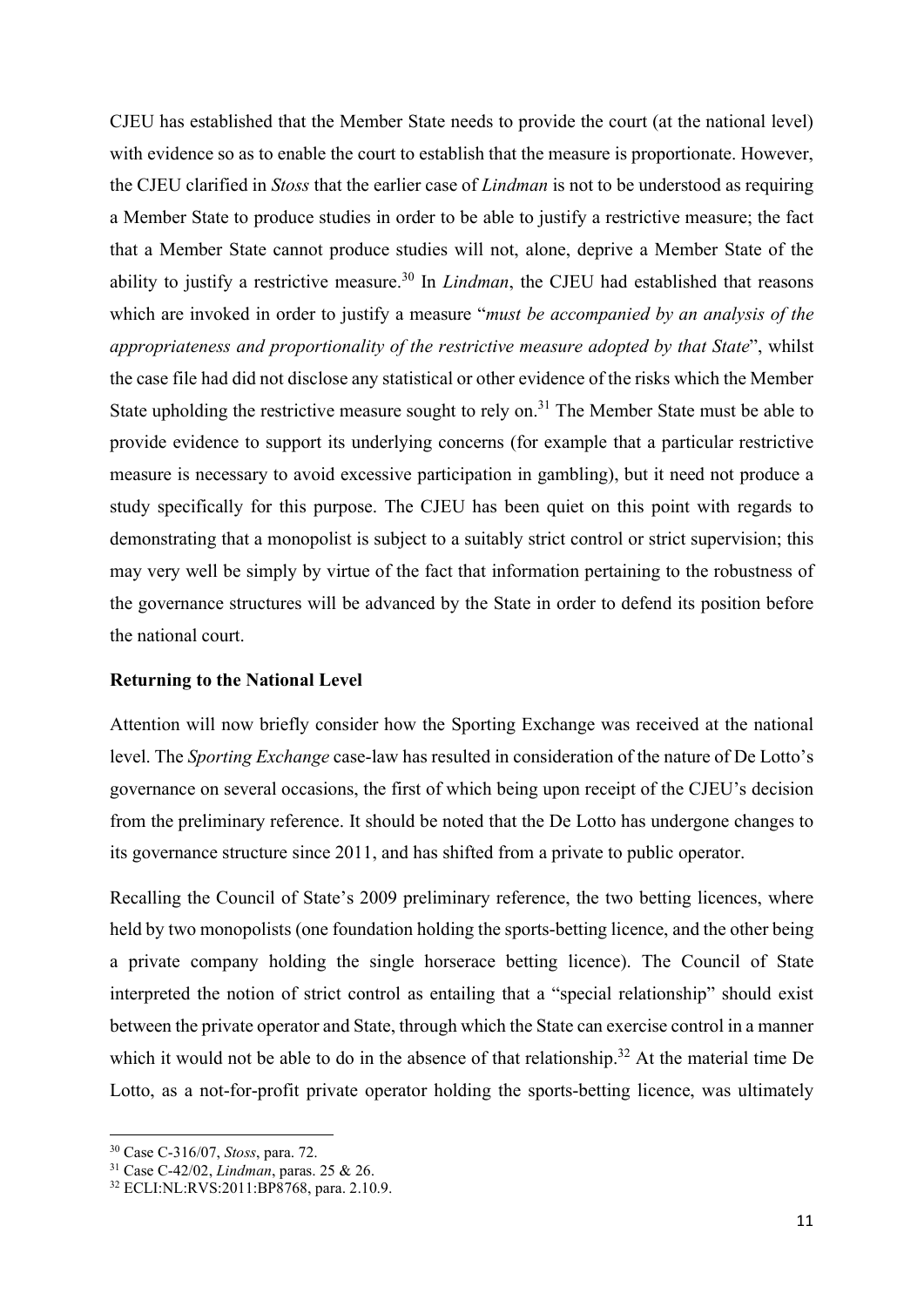deemed not to be subject to strict control, notwithstanding that the Minister of Justice and Security could appoint one of De Lotto's five commissioners.<sup>33</sup> Whilst this would enable the Minister to exercise more control over De Lotto's activities than would otherwise be the case, the Council of State took the stance that this did not result in strict control.<sup>34</sup> The four other commissioners on the board were appointed by the two bodies which received revenues generated by De Lotto's activities. Although the commissioner appointed by the Minister was the chair of the board, the board's decisions would carry on the basis of a majority vote. Therefore the Council of State was not convinced that the commissioner appointed by the Minster would be able to secure that strict control was exerted over De Lotto. The lack of an open transparent licence application process was thus in breach of the freedom to provide services<sup>35</sup>

In November 2014 De Lotto once again received the sports-betting licence in the absence of a transparent licence application process. Essentially the same question arose once again, was De Lotto under strict control? Following the 2011 ruling of the Council of State, De Lotto's statutes were amended in 2013. In essence, the statues explicitly noted that the commissioners would be exercise their activities with a view to the objectives of De Lotto, thus respecting the prevailing gambling policy. Furthermore, the board of commissioners would be constituted of 6 members; two would be appointed by the Minister for Justice and Security; one of whom would have been put forward by the two beneficiaries and another who in addition to the normal functions associated with the position would pay particular attention to ensuring that Dutch gambling policy was upheld. This would involve meetings with the Ministry or State Secretary for Justice and Security.<sup>36</sup> This particular commissioner ("commissioner D") would also have a veto right in relation to decisions which would breach national gambling law. In view of the above, the District Court of The Hague considered that De Lotto was still not subject to strict control.

Reference was made to Liga Portuguesa, the District Court read this judgement as not suggesting that the control which the Portuguese State exerted over Santa Casa was the prevailing norm in establishing strict control, but that the CJEU had attached particular value to the manner in which Santa Casa was organised, its working methods and the way in which

<sup>&</sup>lt;sup>33</sup> Given that the entity holding the horseracing licence was simply a private company, it is not given any further consideration.

<sup>34</sup> ECLI:NL:RVS:2011:BP8768, para. 2.10.11.

<sup>35</sup> ECLI:NL:RVS:2011:BP8768, para. 20.10.12.

<sup>36</sup> ECLI:NL:RBDHA:2016:2385, para. 7.3.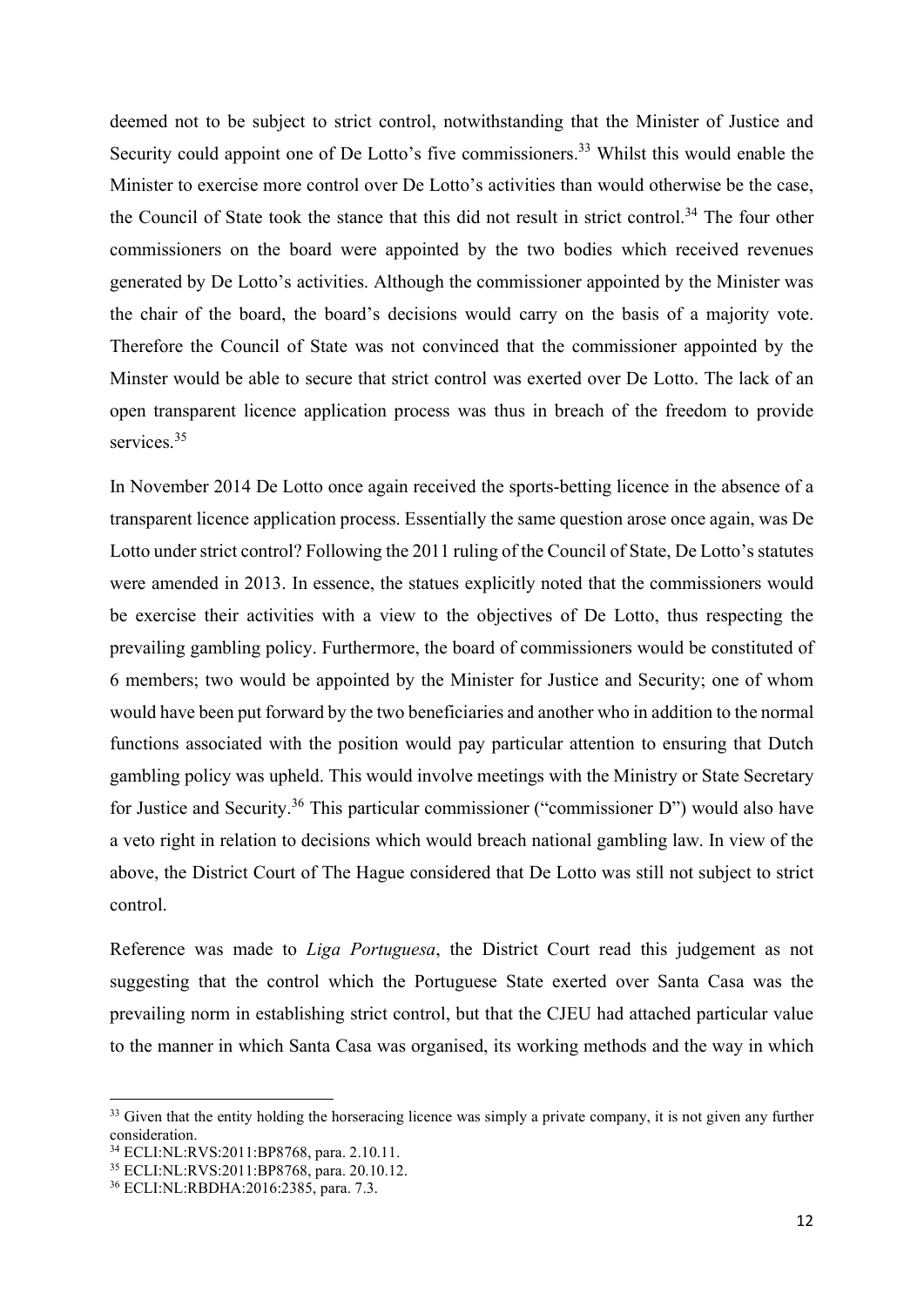the Portuguese government exercised control over it.<sup>37</sup> Consequently, and despite the role of the commissioner, the District Court was not ready to conclude that this was sufficiently strict control.<sup>38</sup> Indeed, the District Court noted that no information had been forthcoming about the nature and content of meetings between the commissioner and Minister. Additionally the board could take decisions in the absence of the veto-right wielding commissioner. This demonstrates that at the national level attention is directed towards the actual influence of government appointed commissioners.

Perhaps this is what convinced the Council of State to overturn this decision on appeal in May 2018. Having analysed the role of the commissioner "D" the Council of State considered the changes to De Lotto's statutes following its 2011 decision to render control sufficiently strong. Points in this regard being:

- Not only can the Minister appoint commissioner D, but Minister can also terminate this appointment;
- Commissioner D can be represented by another director, should D be absent from a board meeting;
- Commissioner D can use their veto right to veto decisions of the board where this would result in breaches of gambling policy, such as the decision pertaining to the annual plan of De Lotto. The statutes of De Lotto explicitly recognise that decisions can be taken regarding matters such as advertising activities, the number of sales terminals, the means by which gambling is offered to the public and the internal control systems of De Lotto.

Therefore the Minister, through Commissioner "D", would be able to exercise a controlling influence over De Lotto, with such control being guaranteed by way of the fact that the statutes establish that they can only be changed with the Minister's blessing.<sup>39</sup> Through its analysis, the Council of State considered that the changes made compared to the first time this matter was heard before its benches were sufficient to bring control within the realm of strict control.

The notion of direct State supervision was once again addressed by the Council of State on 10 March 2021. Two challenges had been launched against the non-transparent sports-betting licence award procedure given that following the change in De Lotto's legal form it had been

<sup>37</sup> ECLI:NL:RBDHA:2016:2385, para. 8.2.

<sup>38</sup> ECLI:NL:RBDHA:2016:2385, para. 8.4.

<sup>39</sup> ECLU:NL:RVS:2018:1466, para. 6.7.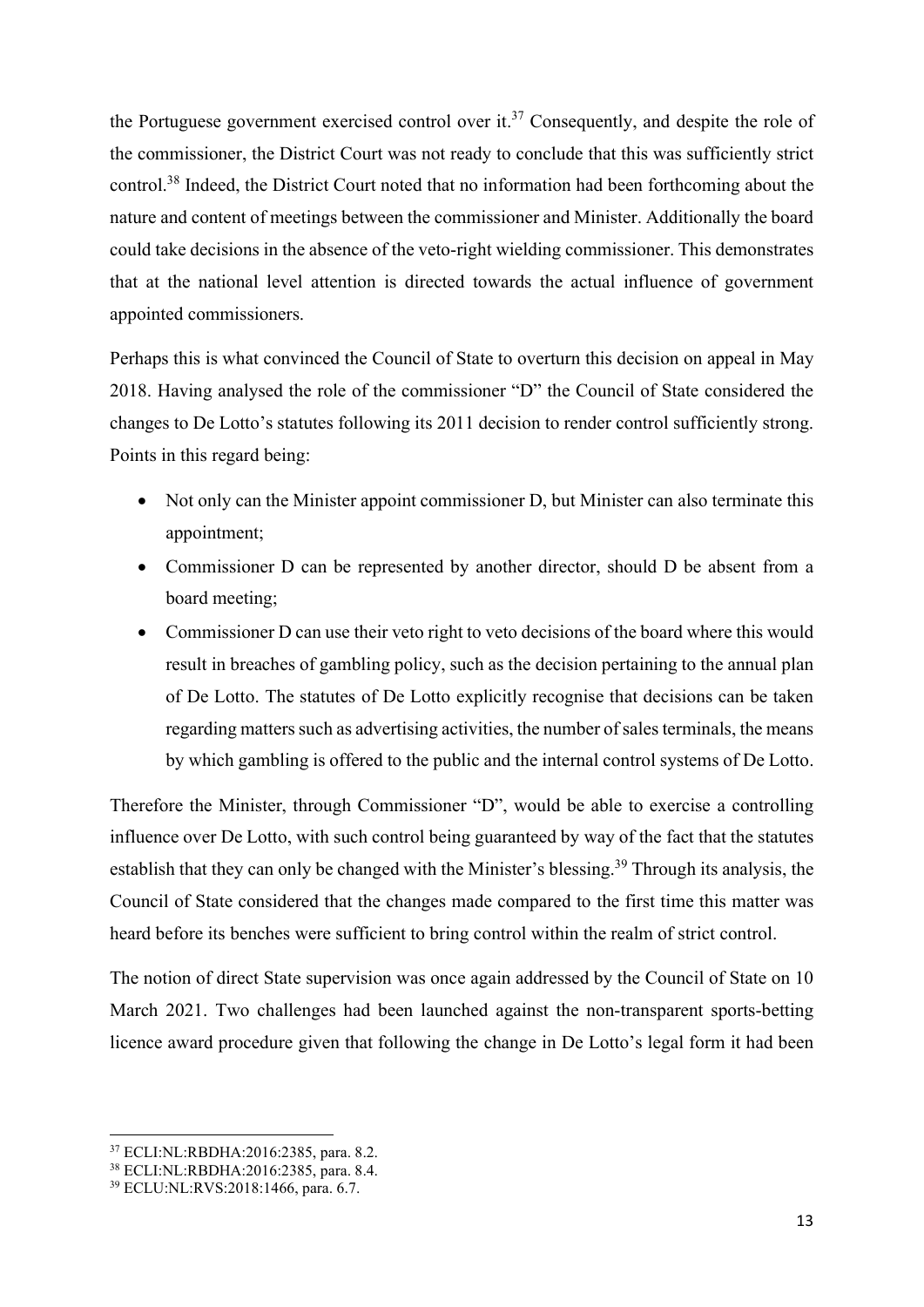merged with the Nederlandse Loterij B.V..<sup>40</sup> The Nederlandse Loterij B.V. is, in short, a company in which all shares are held by the state, and which, in turn, holds all shares in several single licence holders on the Dutch market, including Lotto B.V.. Given that De Lotto had changed from the original foundation to a private company and merged into a holding structure (in which the other private company was the Staatsloterij B.V., the state-owned national lottery), the Council of State deemed it to be a public operator.<sup>41</sup>

The question was thus one of whether Lotto B.V. was subject to direct State supervision. At this juncture the Council of State saw no grounds to embellish the exception developed in Sporting Exchange with the quasi in-house exception as developed in the aforementioned Teckal line of reasoning, adhering instead to the "specific criteria" developed by the CJEU in Sporting Exchange.<sup>42</sup> Parallels had already been drawn between the two tracks; Advocaat-Generaal Widdershoeven, again of the Council of State, and in a case regarding the award of an arcade premises licence in the municipality of Vlaardingen, noted that the Sporting Exchange exception "appeared to be inspired by" the quasi in-house exception line of reasoning.<sup>43</sup> Furthermore, the authors of a report commissioned by the Netherlands Ministry of Justice and Security nevertheless take the position that the two tracks are similar in as far as they relate to conditions concerning supervision and the justification of measures restricting free movement.<sup>44</sup> Not joining these dots would appear to be something of a missed opportunity but need not stand in the way of other national courts expressly making the link.

Ultimately the Council of State found that there was direct State control over Lotto B.V. so as to not to undermine the lack of a transparent licence award process prior to changes to the structure and governance of the licence holder. The Council of State noted that the most important powers were held by the shareholders of the Nederlandse Loterij B.V., "in this case the State", and relate to matters such as; appointing/terminating directors and members of the board, approving large investments, approving important changes in the identity or character of the undertaking, and amongst other points, given that the Nederlandse Loterij is in the hands of

<sup>&</sup>lt;sup>40</sup> One challenge had been launched by the trade association representing the interests of remote gambling operators, known as the Nederlandse Online Gambling Associatie (NOGA); ECLI:NL:RVS:2021:470. The other challenge was initiated by the Sporting Exchange Limited (Betfair); ECLI:NL:RVS:2021:468. For reasons of efficiency further references made to the latter judgement only.

<sup>41</sup> ECLI:NL:RVS:2021:468, para. 5.2.2.

<sup>42</sup> ECLI:NL:RvS:2021:468, para. 5.2.3.

<sup>43</sup> ECLI:NL:RVS:2016:1421, para. 3.8.

<sup>44</sup> Manzuna, E.R., De Vries, S., Janssen, W.A. & Van der Veer, A., Het juridische loterijenstel in Nederland: EUproof? Een onderzoek naar de conformiteit van de regulering van loterijen in Nederland met het Europees recht; Utrecht University Centre for Public Procurement & RENFORCE 2021, p. 66.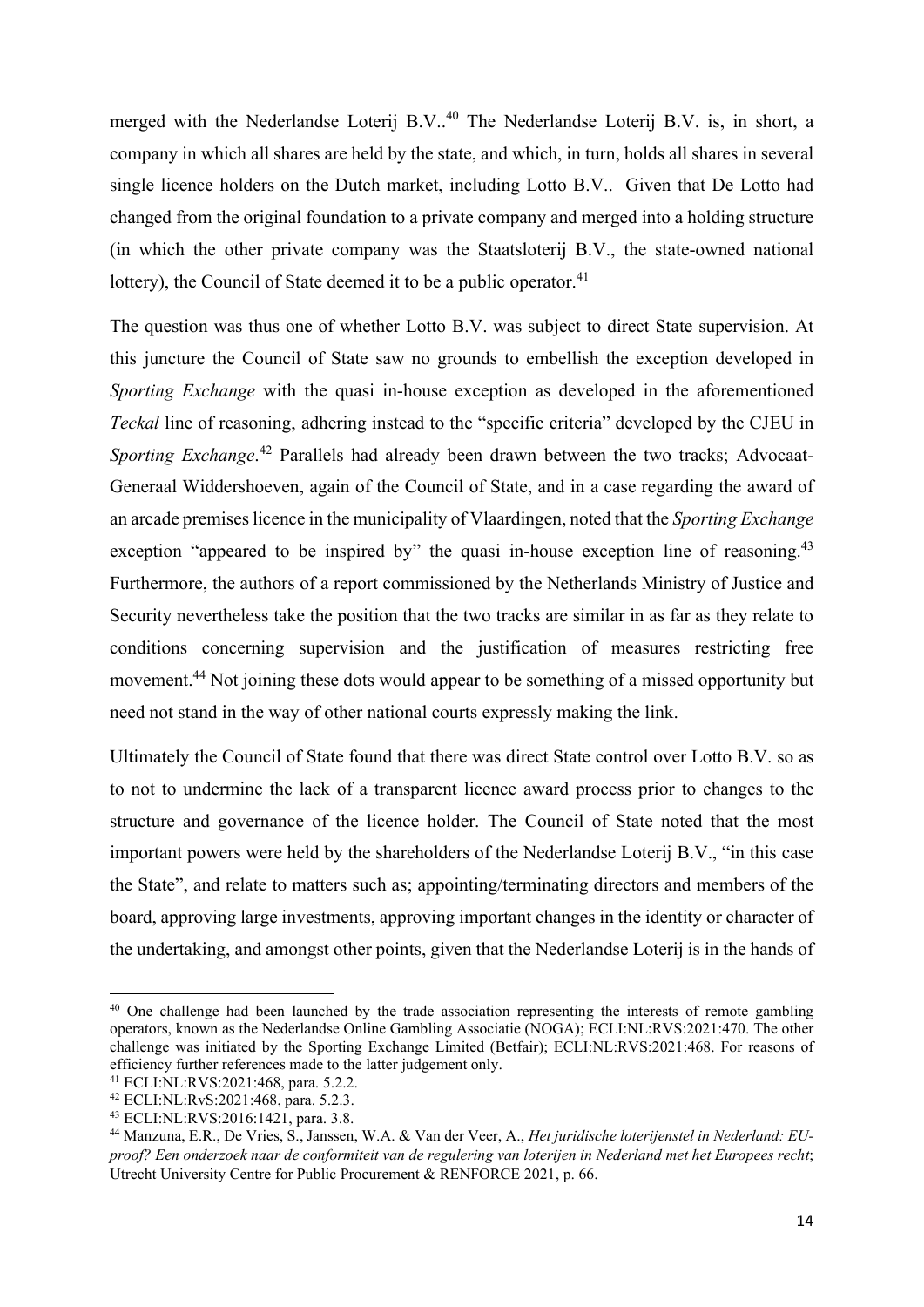the State the State would then be able to ensure that the public interest would be central to its activities. The Council of State considered that the State enjoyed full decision making powers over important shareholder decisions, furthered by the relationship between the State, as shareholder, and policies which govern the relationship between such entities and the relevant policy-department within government.<sup>45</sup>

If a national court could be convinced to apply the stricter, and not unrelated, test developed in Teckal and thereafter, it could most certainly be anticipated that a more robust review of the actual practices of the monopolist would be reviewed. Not merely would the governance structures on paper be reviewed, but attention would be given to how the monopolist has behaved on the market, recalling that in Parking Brixen the behaviour of the monopolist in question was such that had become "market orientated". This would also enable the substance of the review to move towards that associated with assessing whether the monopoly is permitted to begin with, rather than maintaining a separate track for analysing the lack of a transparent licensing process for awarding the exclusive position. As will be demonstrated in the next section below, a monopoly will be eroded when the monopolist acts, and is allowed to act, in a manner inconsistent with the objectives which underpin it. A more expansive, "quasi in-house" inspired review of the possible justifications for not awarding a gambling licence via an open procedure would bring such considerations into the analysis of whether the lack of a process, for that licence, is indeed tenable.

# PREASURE ON MONOPOLIES

#### Money for Good Causes: Context

Within the European legal order Member States are competent to regulate their own gambling markets, conditional upon this being done within the contours of European law. For measures which restrict the cross-border provision of (gambling related) services which are not discriminatory on the basis of nationality or place of establishment, the CJEU's case-law has been particularly lenient towards Member States. Having recognised that they enjoy a "sufficient degree of latitude"<sup>46</sup> the Court has subsequently upheld a light touch review of restrictive measures. This notwithstanding, non-discriminatory restrictive measures must all jump the same elementary hurdles in order to be considered as "EU law proof". Following the passage of time, and a multitude of preliminary references, these hurdles have been further

<sup>45</sup> ECLI:NL:RVS:2021:468, para. 5.2.5.

<sup>46</sup> Case 275/92, Schindler, para. 61.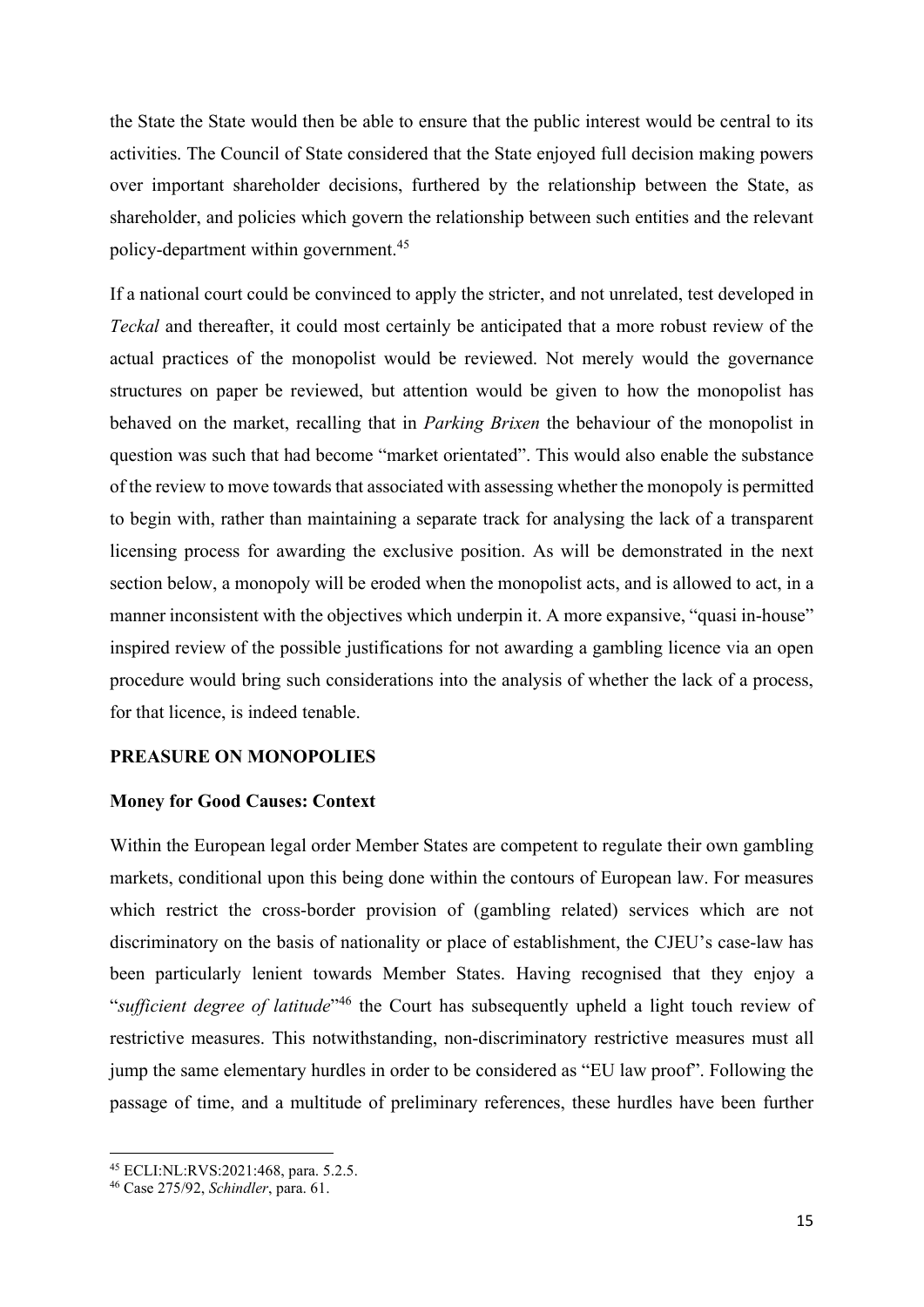detailed and refined for monopoly based supplies. It is thus necessary to consider how the behaviour of the monopolist can undermine the foundations upon which its exclusivity and existence stands.

First though, it is necessary to appreciate the context within which monopolies have historically emerged. The Europeanisation of national gambling discourses has resulted in the analysis of established regulatory regimes against the requirements of EU law, as such EU law has become a source of pressure on national regulatory models alongside those arising from the pressures associated with the internet based gambling services. Regulatory approaches which were introduced prior to the emergence of EU law, or perhaps more simply prior to attention for how the regulation of gambling and EU law interact, are now reviewed through the lens of EU law.<sup>47</sup> This may entail that earlier narratives around an existing regulatory approach shift so as to conform to the sound and language of what EU law permits, in terms of justifying measures which restrict free movement. However, it is questionable whether earlier objectives actually disappear or whether the overall narrative is re-cast, with those elements which are less tenable in the light of EU law shrinking towards the shadows.

Not infrequently, the introduction of a legal supply of a particular form of gambling has been justified, at least partly, on the basis that monies will be generated for specific causes. This has been referred to as the alibi model, whereby the generation of income for sports or charitable causes is relied upon to help garner support for the introduction of a particular form of gambling.<sup>48</sup> This is not to say however that other factors may have been at play, such as establishing a local form of supply to capture local demand, discouraging participation in a particular form which was legally available in relative close proximity, but in another jurisdiction.

Under EU law the protection of taxation revenues cannot justify a restrictive measure, and the same applies to the generation of revenues for good causes. Such considerations have been

<sup>47</sup> Interestingly Järvinen-Tassopoulos juxtaposes within a single paragraph the observation that in light of discussions spurred on by EU law "… the inclusion of the prevention, treatment and study of compulsive gambling in the core of Finnish gambling policy is an attempt to show how responsible the monopoly system controlling gambling in Finland is" with "in the 1970s, minors were still considered to be independent enough to play gambling games, they have gradually become to be regarded as a risk group withing gamblers". See Järvinen-Tassopolous, "The prevalence of gambling and problem gambling in Finland", in Raento, P., Gambling in Finland, (Gaudeamus, Helsinki, 2014), p .90.

<sup>48</sup> Kingma, S., "Gambling and the risk society: the liberalization and legitimation crisis of gambling in the Netherlands" (2004) 4:1 International Gambling Studies 47.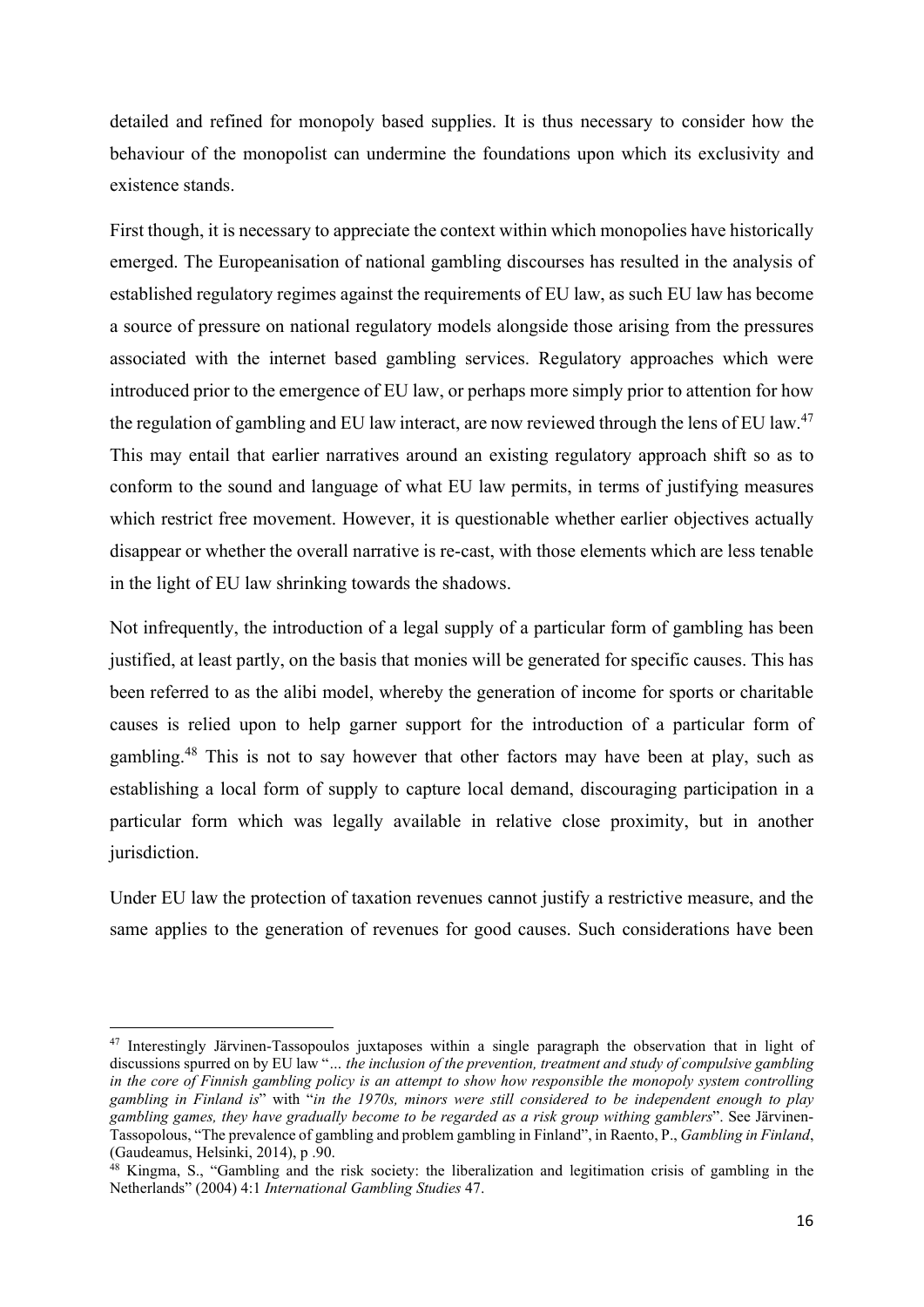recognized as having a positive side effect by the CJEU,<sup>49</sup> and where a restriction "*incidentally benefits*" the treasury this will not undermine an otherwise justifiable restriction.<sup>50</sup> In reality, Member States often seek to pursue multiple regulatory objectives, and therefore the generation of revenues may take a backseat against those of consumer protection, the prevention of excessive gambling and seeking to avoid crime and fraud. Nevertheless, practice must also reflect this narrative; a Member State cannot profess to seek to avoid the negative consequences of excessive gambling whilst allowing a monopolist to aggressively advertise and offer few effective player protection measures, even if sports or a particular cultural or societal sector benefits from the revenues generated. In instances where the generation of revenue for the treasury plays a role, a "global assessment of the circumstances" in which the restrictive measure in question was "*adopted and implemented*" must be undertaken.<sup>51</sup>

This remains to be of particular relevance where a Member State seeks to uphold one of the most restrictive approaches, a monopoly. Not only are monopolies vulnerable because of the manner in which the exclusive position on the market was granted, but also because of the behaviour of the monopolist once "live". The regulatory structure within which the monopolist is confined must also be fit for purpose.

#### Justifying Restrictive Measures: Advertising

Stoss provides important fuel to this angle of the discourse, because with national court took the stance that the monopoly in question was not subject to a constituent and systematic policy for gambling. When considering whether restrictive measures can be justified by objective justifications in the general interest, consideration must also be given to whether the restriction is suitable for the objectives given and part of this proportionality assessment must address whether the restrictions "serve to limit betting activities in a consistent and systematic manner".<sup>52</sup> In other words, a Member State cannot purport to uphold a restrictive measure with a view to preventing gambling addiction whilst permitting the licence holder to engage in aggressive marketing and market expansion policies.

 $^{49}$  Case 275/92, *Schindler*, para. 60, where with reference to lotteries it was noted that they "may make a significant" contribution to the financing of benevolent or public interest objectives such as social works, charitable works, sport or culture".

 $50$  Case C-3/17, Sporting Odds, para. 28. See also Case C-98/14, Burlington Hungary, paras. 60 & 61, with references to earlier gambling related case-law.

<sup>51</sup> Case C-390/12, Pfleger, para. 52.

 $52$  Case C-243/01, Gambelli, para. 67.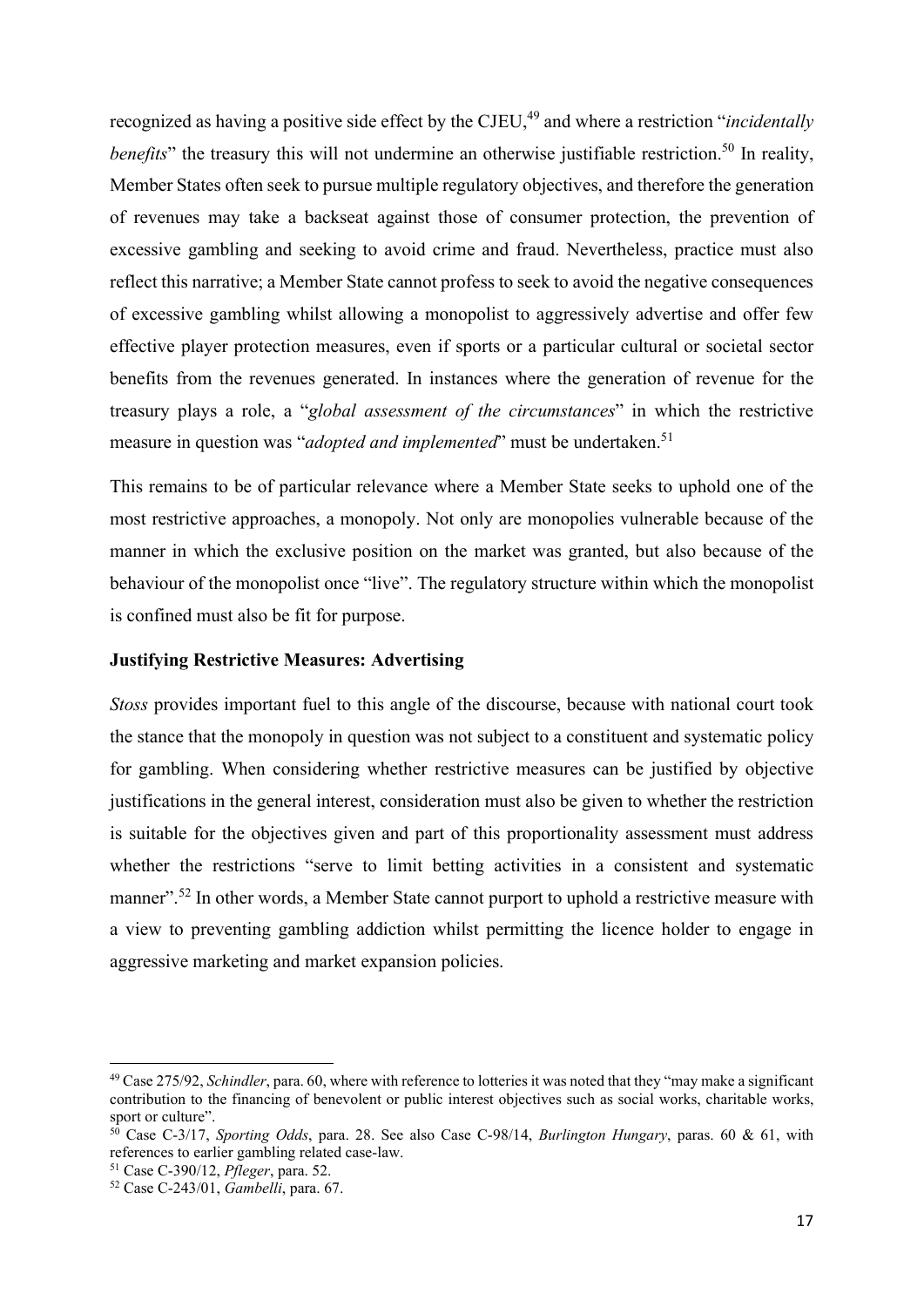Summarised by the CJEU, the national court's doubts in Stoss were founded upon the finding that "the holder of the public monopoly on bets on sporting competitions encourages participation in other games of chance; because, in relation to casino games, the said Land is opening up new gaming possibilities, particularly on the internet; and because federal legislation authorises the exploitation of other games of chance by private operators".<sup>53</sup>

Drawing upon the earlier cases of Läärä and Liga Portuguesa the CJEU reiterated that a Member State will have "additional means of influencing" a monopolist's conduct beyond "statutory regulatory and surveillance mechanisms" which will likely enable a better degree of control over the supply of gambling services and provide better guarantees for the implementation of the relevant policies, compared to a situation of authorisations, supervision and penalties.<sup>54</sup> This reiterates the notion behind the concept of direct State supervision of public entities; that the control is such that it is something more than that which would prevail in a system characterised by licences awarded to private entities, whereby operators are subject to a real threat of their licence being withdrawn and other penalties potentially being applied. Perhaps somewhat paradoxically, there is no known example to the author of a monopolist having its licence withdrawn. Does the key to this rest in the fact that controls are ineffective or hint towards the nature of the monopolist's relationship with the State's authorities entailing that matters never reach such as stage?

Furthermore, given that a monopoly is more restrictive than other regulating market access, the CJEU sets the bar high for a monopoly to be found compatible with EU law, as it "can be justified only in order to ensure a particularly high level of consumer protection".<sup>55</sup> Whilst Member States can define the objectives and design of their gambling markets, a monopoly can only be upheld where the level of protection is particularly high, suggesting that it must be higher than it would be with other another less restrictive measure.

Attention, in Stoss, was not only directed towards the output of the regulatory technique, the particularly high level, but also the regulatory architecture associated with securing it. The associated legislative framework must be "suitable for ensuring that the holder of the said monopoly will in fact be able to pursue, in a consistent and systematic manner, the objective thus determined by means of a supply that is quantitatively measured and qualitatively planned" in light of the objective underpinning the monopoly, and that the monopolist is "subject to strict

<sup>53</sup> Case C-316/07, Stoss, para. 25.

<sup>54</sup> Case C-316/07, Stoss, para. 82.

<sup>55</sup> Case C-316/07, Stoss, para. 83.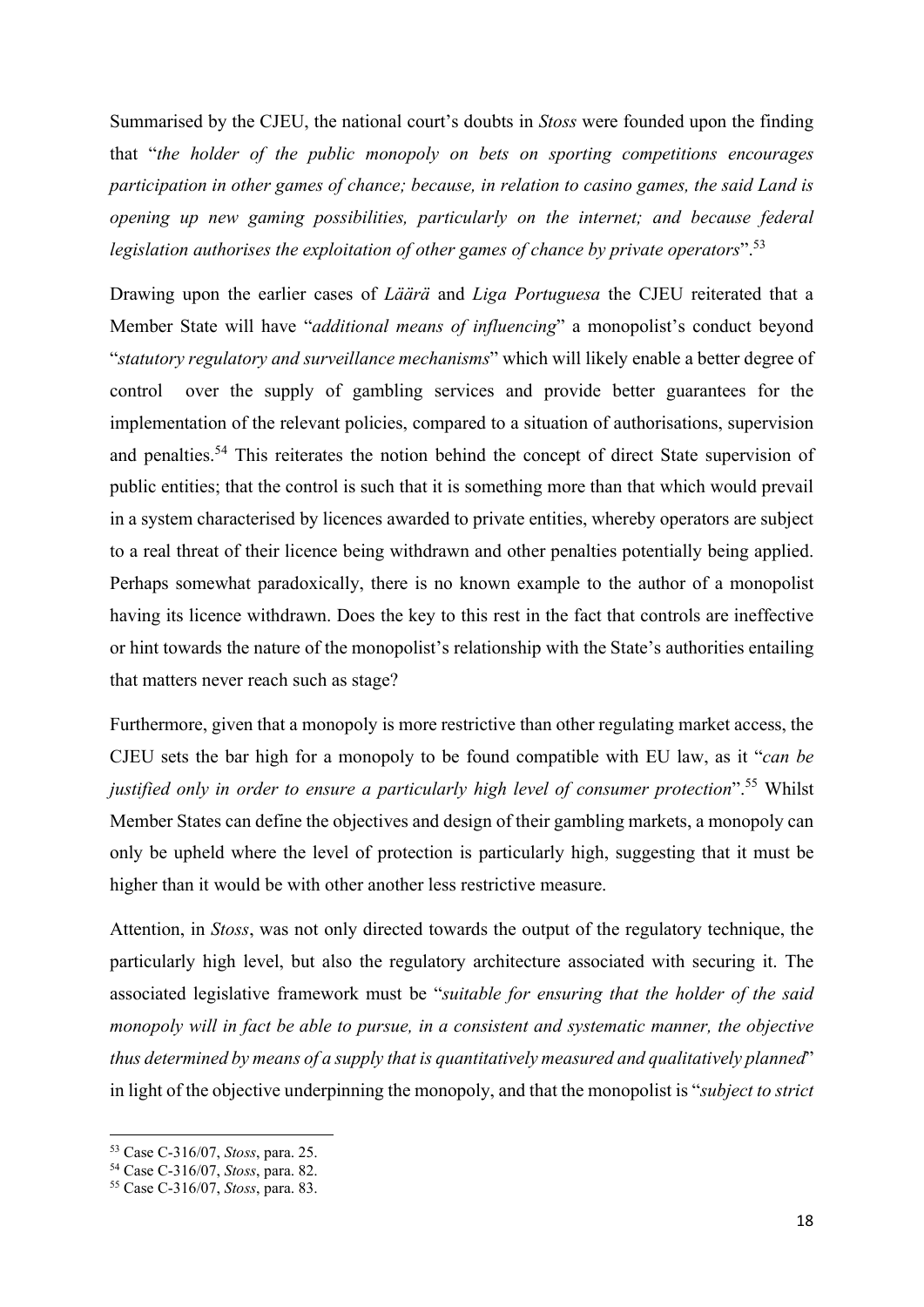control by the public authorities". Significantly this points to there being a regulatory apparatus in place which is able to suitably control the monopolist against predetermined indicators. All told this should result in the monopolist being subject to "strict control". This observation is not preconditioned by consideration of the public or private of the monopolist, and this decision pre-dates that of Sporting Exchange. Nevertheless it is indicative of the need for the monopolist to be subject to control which is stricter than it would be in market governed by a system of licences and supervision by state authorities. Additionally, reference to "*quantitatively* measured and qualitatively planned" points towards the need for specific regulatory objectives rather than vaguely worded objections and notions.

Not only is Stoss informative in terms of the regulatory control to which the monopolist is subject, but usefully the CJEU applies the notion of consistent and systematic to a monopolist's advertising practices. Whereas a suitably "extensive range of games, advertising on a certain scale and the use of new distribution techniques" does not prima facie undermine a restrictive measure, <sup>56</sup> and indeed advertising in itself will not undermine a monopoly where it is purely directs consumers towards the monopolist's offer, the outer boundaries of what is permitted may soon be reached in practice. A monopolist's advertising must "remain measured and strictly limited to what is necessary in order to channel consumers towards authorised gaming networks".<sup>57</sup> As such, the CJEU held that advertising cannot "aim to encourage consumers' natural propensity to gamble by stimulating their participation in it", thus whilst advertising may act as a signpost to the monopolist's offer it cannot encourage or stimulate demand. How might such demand be stimulated? Here the CJEU was quite specific in referencing approaches such as "trivialising gambling or giving it a positive image due to the fact that revenues derived from it are used for activities in the public interest"; thus gambling should not be downplayed or otherwise cast in a positive light through association with those who benefit from the revenues it generates. Another approach was "increasing the attractiveness of gambling by means of enticing advertising messages depicting major winnings in glowing colours".<sup>58</sup> Should a Member State purport to uphold a policy of preventing incitement to squander money on gambling and combat addiction, but in fact condone or even encourage the opposite, then the regime will not be consistent and systematic, and thus the monopoly will not be a justifiable restriction of the freedom to provide services.

<sup>56</sup> Case C-316/07, Stoss, para. 101.

<sup>57</sup> Case C-316/07, Stoss, para. 103.

<sup>58</sup> Case C-316/07, Stoss, para. 104.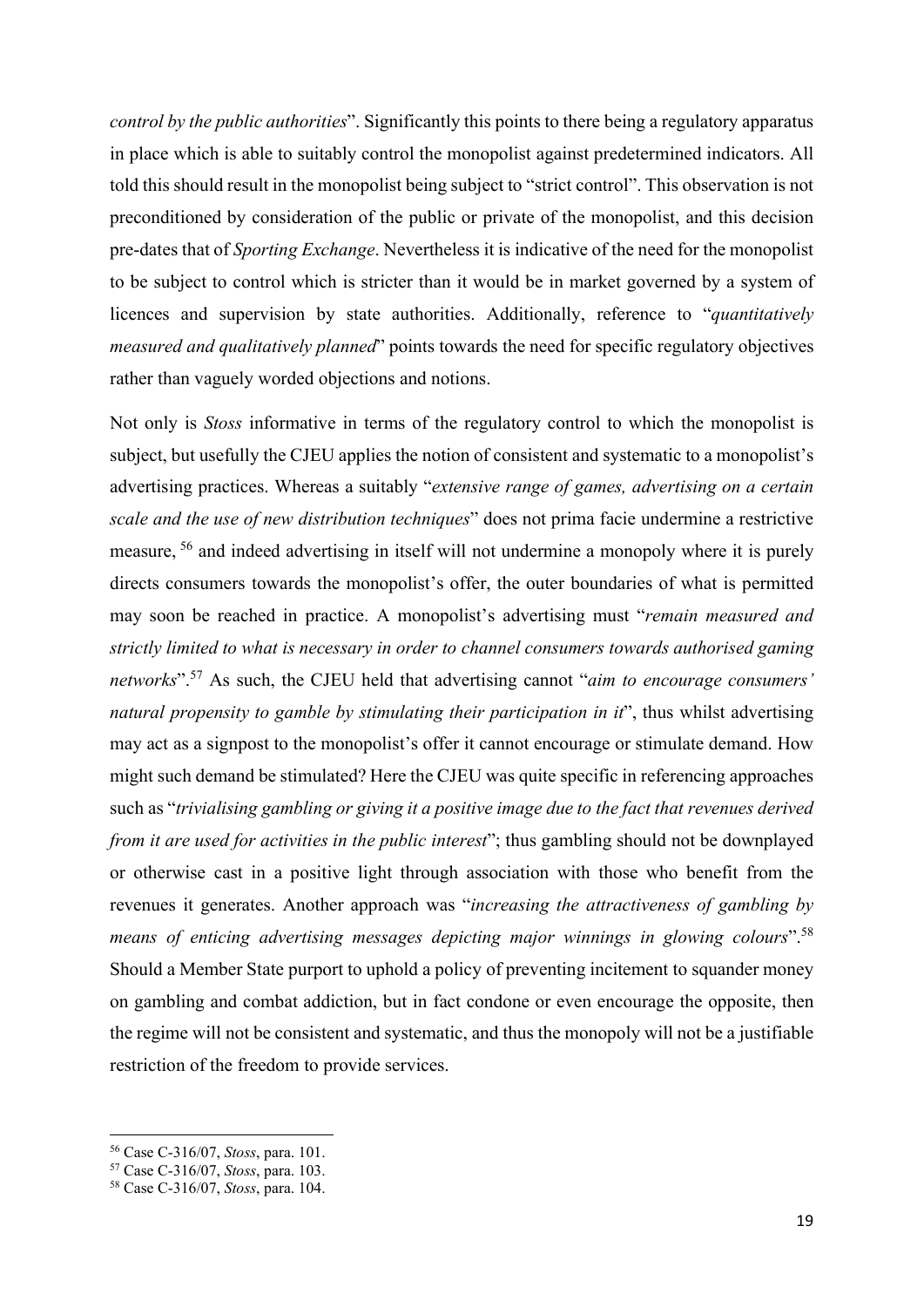Returning to the generation of revenues for good causes, in Zeturf, the CJEU recognised that public operators are not immune to potential conflicts of interest whereby the generation of revenues for public interest objectives may interfere with other public interest objectives being pursued; "[a] public or non-profit-making operator may, like any private operator, be tempted to maximise its income and develop the gambling market, thus undermining the objective of seeking to reduce gambling opportunities".<sup>59</sup> This is significant, because the CJEU recognizes that operators which do not have a profit making objective (in the sense that a private entity would) can be subject to revenue maximising incentives.

Where the raison d'être of a monopoly regime, prior to the Europeanisation of national gambling discourse, was to generate revenues for particular good causes then this will prove problematic. This is likely to be especially challenging for those systems which have adhered to what was referred to earlier on as the alibi model. Yet the challenges are not necessarily limited to those regimes with such a historical approach. As detailed, the generation of revenues for good causes cannot justify a restrictive measure, even measures which are less restrictive of cross-border trade than monopolies. Monopolies will only be sustainable where they seek to uphold a particularly high level of consumer protection, which inherently entails that the monopolist cannot engage in advertising to stimulate demand in their offer, but only point a signpost towards it. Concurrently, the content of such advertising materials cannot heavily draw upon the good causes which benefit from the revenues generated by the monopolist. Furthermore, the governance structure to which the monopolist is subject must be fit for purpose and ensure that monopolist behaves within the contours of the monopoly. Neither a public monopolist, subject to direct State supervision, nor a private monopolist under direct control, should be in a position to act in a manner inconsistent with their own existence; advertising and stimulating demand can have consequences. Not only could such consequences arise in terms of tying the Member State's hands in terms of its ability to sanction those who offer gambling services without a local licence, given the regulatory regime's lack of compatibility with EU law, but, on the same grounds result in the eventual dissolution of the monopoly, or a reduction in its scope.

The regulatory regime to which the monopolist is subject should thus not enable that party to allow the generation of revenues for the relevant good or charitable causes to undermine the objectives which underpin its very existence. It can be readily imagined that this could prove

<sup>59</sup> Case C-212/08, Zeturf Ltd., para. 59. See also paras. 60 and 61 in this regard.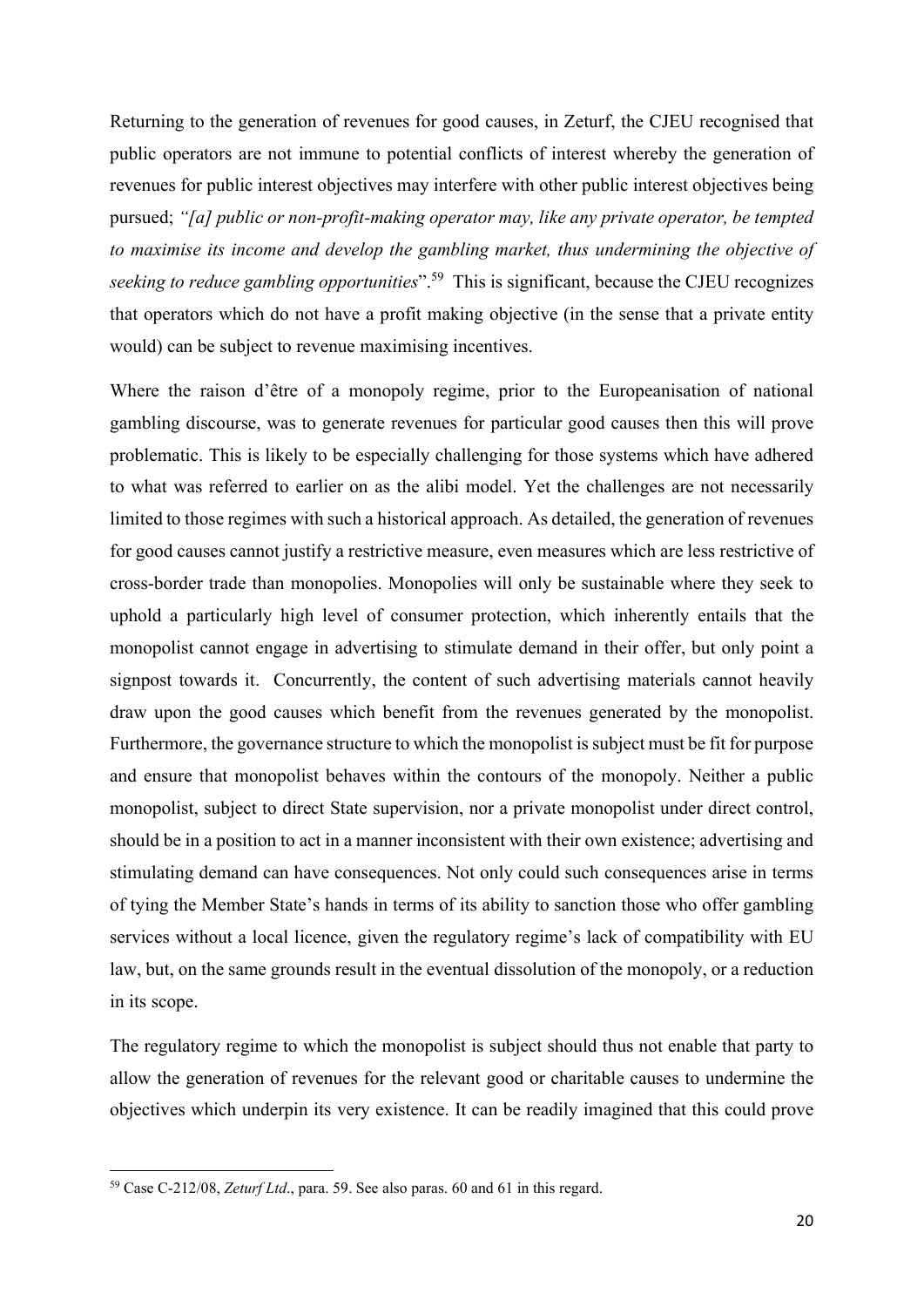particularly complex where the interests of the beneficiary/ies and the regulatory body/ies are interconnected, either in terms of the legal construct within which they operate, or politically.

# INCOMPATIBLE MONONPOLY REGIME: WHAT NEXT?

Should a national court conclude that a monopoly is not justifiable, and therefore in breach of EU law, this does not entail that the Member States is obliged to recognise licences awarded by other jurisdictions. Such a finding of incompatibility with EU law will have both legal as well as policy implications.

Should a restrictive measure, such as a monopoly, not be justifiable within the contours of EU law, then the competent national authorities will be unable to sanction an operator for having offered locally unlicensed services in that Member State. From a longer term perspective, in policy terms, the CJEU recognised that whilst Member States would not be obliged to liberalise their gambling market, they would also be able "to reform the existing monopoly in order to make it compatible with EU law or replace it with a system of prior administrative authorisation based on objective, non-discriminatory criteria which are known in advance".<sup>60</sup> Either the monopoly and the governance thereof should be revised so as to ensure that it is in fact fit for purpose and line with the objectives which uphold its existence, or licences should be awarded subject to non-discriminatory conditions and the requisite degree of transparency.

As observed earlier on, monopolies vary in their scope between jurisdictions. There may be several monopolies each covering different market segments or a single monopolist offering all permitted forms of gambling in a jurisdiction, whereas some markets will be hybrid in nature; some permitted forms will be subject to one or more monopolies whilst other segments will see access granted on the basis of an open licensing system. A monopolist covering a large swathe of the national market, even the entire market, would not need to be rolled back entirely, but the CJEU's case-law would permit the scope of the monopoly to shrink to fewer permitted forms with some areas being opened up to competition. Conditional upon the overall regulatory

<sup>60</sup> Case C-336/14, Ince, para. 92.